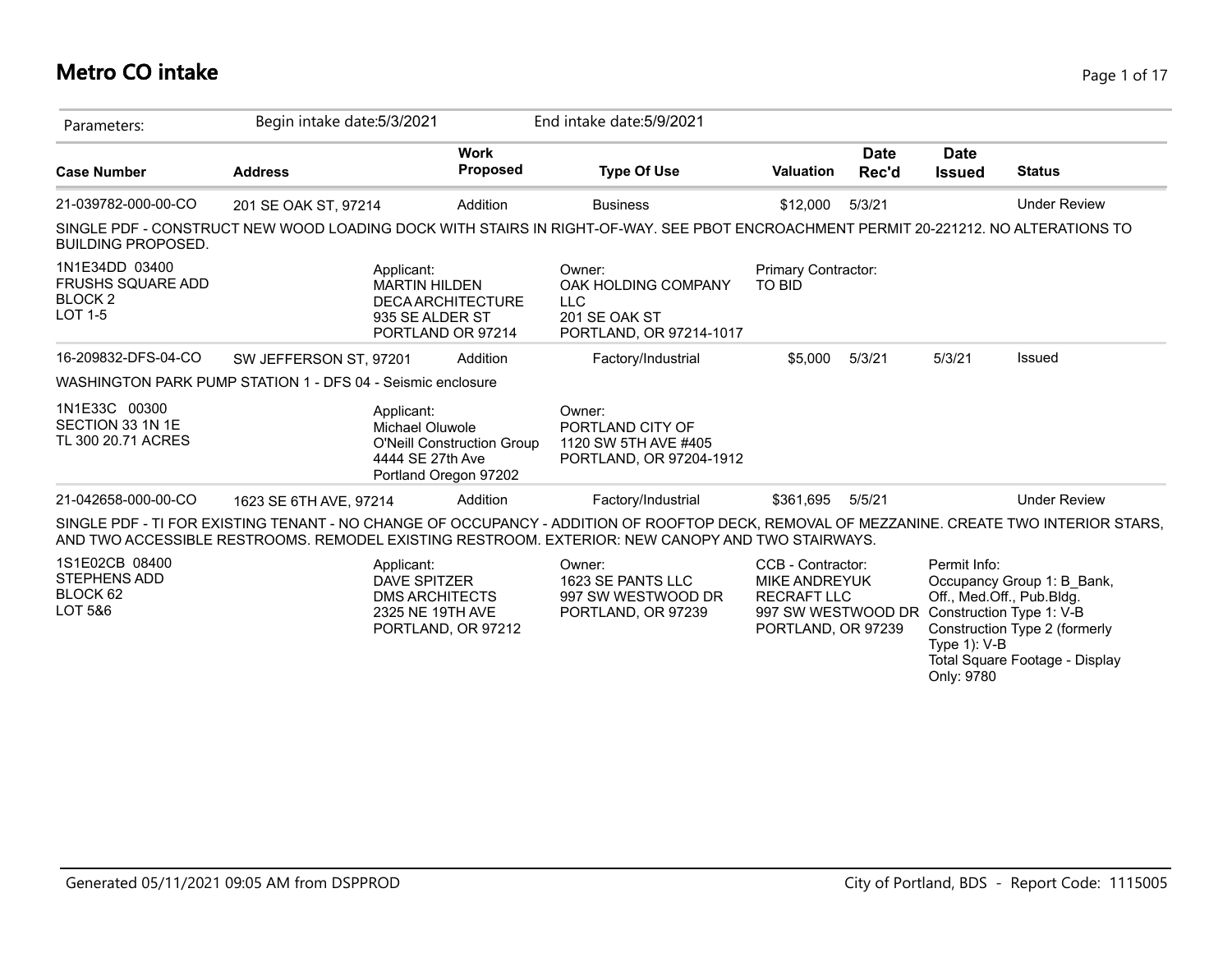## **Metro CO intake** Page 2 of 17

|                                               |                                                                                                                                                              | End intake date: 5/9/2021                                                                                                                                                                 |                               |                      |                                                                                                                                                                                                                           |                                                                                   |
|-----------------------------------------------|--------------------------------------------------------------------------------------------------------------------------------------------------------------|-------------------------------------------------------------------------------------------------------------------------------------------------------------------------------------------|-------------------------------|----------------------|---------------------------------------------------------------------------------------------------------------------------------------------------------------------------------------------------------------------------|-----------------------------------------------------------------------------------|
| <b>Address</b>                                | <b>Work</b><br><b>Proposed</b>                                                                                                                               | <b>Type Of Use</b>                                                                                                                                                                        | <b>Valuation</b>              | <b>Date</b><br>Rec'd | <b>Date</b><br><b>Issued</b>                                                                                                                                                                                              | <b>Status</b>                                                                     |
|                                               | Addition                                                                                                                                                     | Institutional                                                                                                                                                                             | \$2,000                       | 5/3/21               | 5/3/21                                                                                                                                                                                                                    | Final                                                                             |
| REV 14 to DFS 25 - Duct work seismic bracing. |                                                                                                                                                              |                                                                                                                                                                                           |                               |                      |                                                                                                                                                                                                                           |                                                                                   |
|                                               |                                                                                                                                                              | Owner:<br><b>LEGACY EMANUEL</b><br><b>HOSPITAL &amp; HEALTH</b><br><b>CENTER</b><br>1919 NW LOVEJOY ST<br>PORTLAND, OR 97209-1503                                                         | <b>ANDERSEN</b><br><b>LLC</b> |                      |                                                                                                                                                                                                                           |                                                                                   |
| Total # of CO Addition permit intakes:4       |                                                                                                                                                              |                                                                                                                                                                                           |                               |                      |                                                                                                                                                                                                                           |                                                                                   |
|                                               | Alteration                                                                                                                                                   | Apartments/Condos<br>(3 or more units)                                                                                                                                                    | \$2,000                       | 5/7/21               | 5/10/21                                                                                                                                                                                                                   | Issued                                                                            |
|                                               |                                                                                                                                                              |                                                                                                                                                                                           |                               |                      |                                                                                                                                                                                                                           |                                                                                   |
|                                               |                                                                                                                                                              | Owner:<br><b>MARSHALL STREET</b><br><b>INVESTMENTS LLC</b><br>1104 NW 15TH AVE<br>PORTLAND, OR 97209                                                                                      | CORP                          |                      | Permit Info:                                                                                                                                                                                                              | Occupancy Group 1: R-<br>2 Residential Multi-family<br>Construction Type 1: III-B |
| 404 NW 23RD AVE, 97210                        | Alteration                                                                                                                                                   | Apartments/Condos<br>(3 or more units)                                                                                                                                                    | \$1,000,000                   | 5/8/21               |                                                                                                                                                                                                                           | <b>Under Review</b>                                                               |
|                                               | Begin intake date: 5/3/2021<br>2835 N KERBY AVE, 97227<br>Applicant:<br>1104 NW 15TH AVE, 97209<br>SINGLE PDF - FIRE ESCAPE TESTING AND REPAIR<br>Applicant: | <b>JONATHAN LARSON</b><br><b>ANDERSEN</b><br><b>CONSTRUCTION</b><br>6712 N CUTTER CIR<br>PORTLAND, OR 97217<br><b>DONIA BRADEN</b><br>NJP RESTORATION<br>PO BOX 3804<br>TUALATIN OR 97062 |                               |                      | CCB - Contractor:<br><b>MICHAEL CARRIGG</b><br><b>CONSTRUCTION</b><br><b>COMPANY OF OREGON</b><br>PO BOX 6712<br>PORTLAND, OR 97228<br>CCB - Contractor:<br><b>BRADEN ENTERPRISE</b><br>PO BOX 3804<br>TUALATIN, OR 97062 | Total valuation of CO Addition permit intakes: \$380,695                          |

| 1N1E33CB 00500            | Applicant:                                | Owner:                | CCB - Contractor: |
|---------------------------|-------------------------------------------|-----------------------|-------------------|
| MEADS ADD                 | FRIK LAWRENCE                             | FLANDERS NW LLC ET AL | <b>CHARTER</b>    |
| BLOCK 2                   | RDH BUILDING SCIENCES 116 NE 6TH AVE #400 |                       | CONSTRUCTION INC  |
| W 1/2 OF S 100' OF LOT 12 | 5331 SW MACADAM, #314 PORTLAND, OR 97232  |                       | 980 S HARNEY      |
| S 50' OF LOT 13. LOT 14   | PORTLAND, OR 97239                        |                       | SEATTLE. WA 98108 |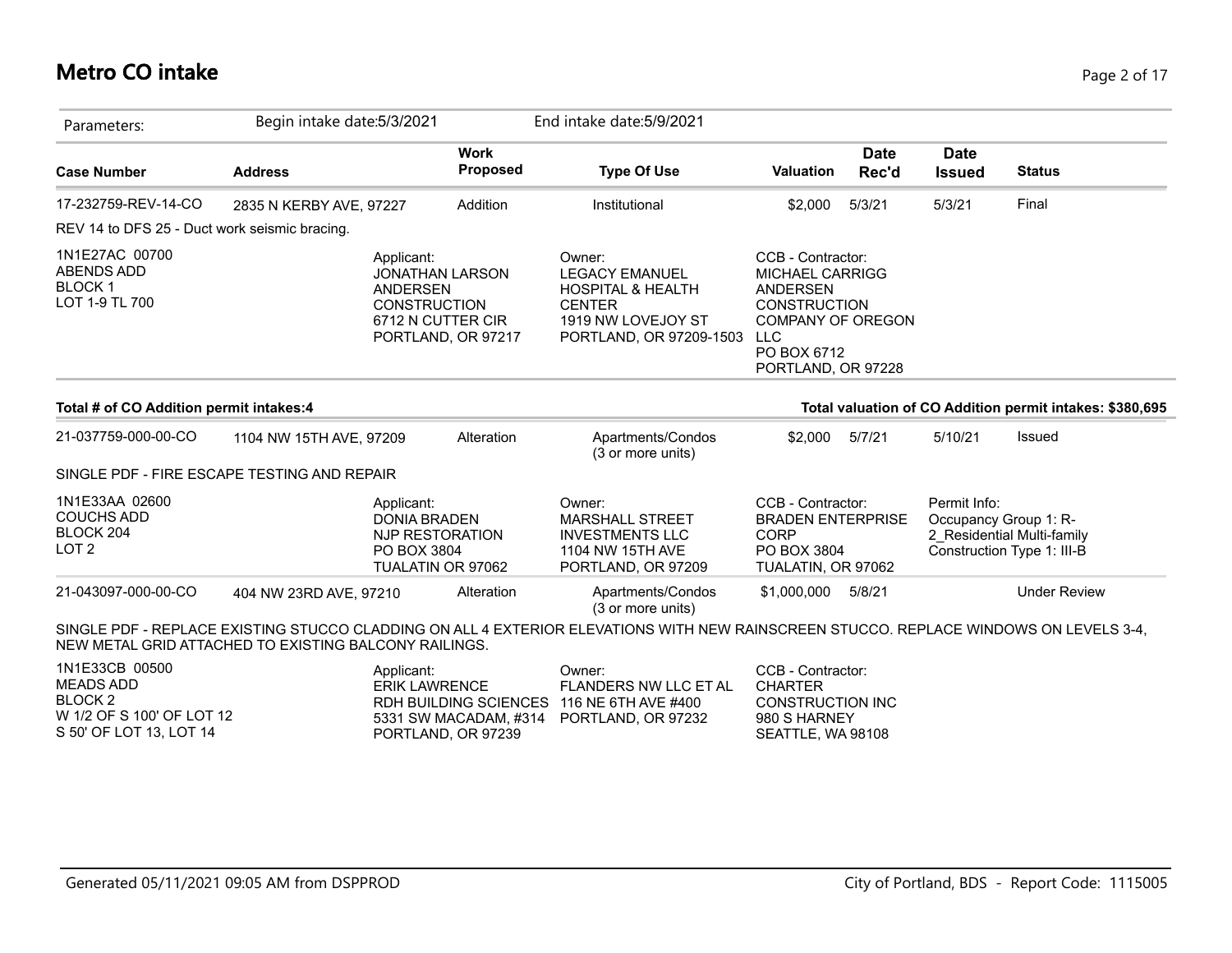| Parameters:                                                                       | Begin intake date: 5/3/2021                                                                                                          |                                                                                                     | End intake date: 5/9/2021                                                                                        |                                                                                                                                                 |                      |                              |                     |
|-----------------------------------------------------------------------------------|--------------------------------------------------------------------------------------------------------------------------------------|-----------------------------------------------------------------------------------------------------|------------------------------------------------------------------------------------------------------------------|-------------------------------------------------------------------------------------------------------------------------------------------------|----------------------|------------------------------|---------------------|
| <b>Case Number</b>                                                                | <b>Address</b>                                                                                                                       | <b>Work</b><br><b>Proposed</b>                                                                      | <b>Type Of Use</b>                                                                                               | <b>Valuation</b>                                                                                                                                | <b>Date</b><br>Rec'd | <b>Date</b><br><b>Issued</b> | <b>Status</b>       |
| 19-235462-REV-01-CO                                                               | 3830 SW PLUM ST, 97219                                                                                                               | Alteration                                                                                          | Apartments/Condos<br>(3 or more units)                                                                           | \$0                                                                                                                                             | 5/6/21               |                              | <b>Under Review</b> |
|                                                                                   | SINGLE PDF - REVISION TO REMOVE WORK ON UNIT #25 DECK. INSTALL SDS SCREWS ON DECK #26. SEE FULL DESCRIPTION OF WORK PROVIDED.        |                                                                                                     |                                                                                                                  |                                                                                                                                                 |                      |                              |                     |
| 1S1E29BD 06400<br><b>BRUGGER VIEW</b><br>BLOCK <sub>3</sub><br>LOT 6&7 TL 6400    | Applicant:                                                                                                                           | <b>MAKAYLA COPHER</b><br><b>CREATIVE CONTRACTING</b><br>25027 SE HWY 224<br><b>BORING, OR 97009</b> | Owner:<br><b>CRESTWOOD</b><br><b>APARTMENTS LP</b><br>210-8223 SHERBROOKE ST<br>. CANADA V5X 4E6<br>VANCOUVER BC | CCB - Contractor:<br><b>LINDSAY THORNTON</b><br><b>CREATIVE</b><br><b>CONTRACTING INC</b><br>25027 SE HWY 224<br><b>BORING, OR 97009</b>        |                      |                              |                     |
| 21-043503-000-00-CO                                                               | 1533 NW 24TH AVE, 97210                                                                                                              | Alteration                                                                                          | Apartments/Condos<br>(3 or more units)                                                                           | \$10,000                                                                                                                                        | 5/5/21               |                              | <b>Under Review</b> |
|                                                                                   | SINGLE PDF - REPLACE FAILING EXTERIOR STAIRS.                                                                                        |                                                                                                     |                                                                                                                  |                                                                                                                                                 |                      |                              |                     |
| 1N1E28CC 15600<br><b>GOLDSMITHS ADD</b><br>BLOCK <sub>9</sub><br>LOT <sub>4</sub> | Applicant:<br><b>ANNA THIELKE</b>                                                                                                    | <b>1&amp; E CONSTRUCTION</b><br>27375 SW PARKWAY AVE<br>WILSONVILLE OR 97070                        | Owner:<br><b>ELSASSER PROPERTIES</b><br><b>LLC</b><br>24 ULUPUA PL<br>PAIA, HI 96779                             | CCB - Contractor:<br><b>NICK PIATKOFF</b><br><b>I &amp; E CONSTRUCTION</b><br><b>INC</b><br>27375 SW PARKWAY<br>AVE<br>WILSONVILLE, OR<br>97070 |                      |                              |                     |
| 19-228848-REV-01-CO                                                               | 4926 N LOMBARD ST, 97203                                                                                                             | Alteration                                                                                          | Assembly                                                                                                         | \$1,500                                                                                                                                         | 5/6/21               |                              | <b>Under Review</b> |
|                                                                                   | SINGLE PDF - VALUE ADDED REVISION TO ELIMINATE F2 SCREENING AND INSTALL FULL SIGHT-OBSCURING GATE AND OTHER DETAILS FOR TRASH COVER. |                                                                                                     |                                                                                                                  |                                                                                                                                                 |                      |                              |                     |
| 1N1E08CC 05300                                                                    | Applicant:<br><b>JEREMY KARAS</b>                                                                                                    | <b>LEANTO ARCHITECTURE</b><br>5004 N MONTANA AVE<br>PORTLAND OR 97217                               | Owner:<br>RAINMAKER INVESTMENTS PHILLIP W CHANG<br><b>LLC</b><br>2541 SW SHERWOOD DR<br>PORTLAND, OR 97201       | CCB - Contractor:<br>PHILLIP W CHANG<br>410 S BEAVERCREEK<br><b>RD STE 513</b><br>OREGON CITY, OR<br>97045                                      |                      |                              |                     |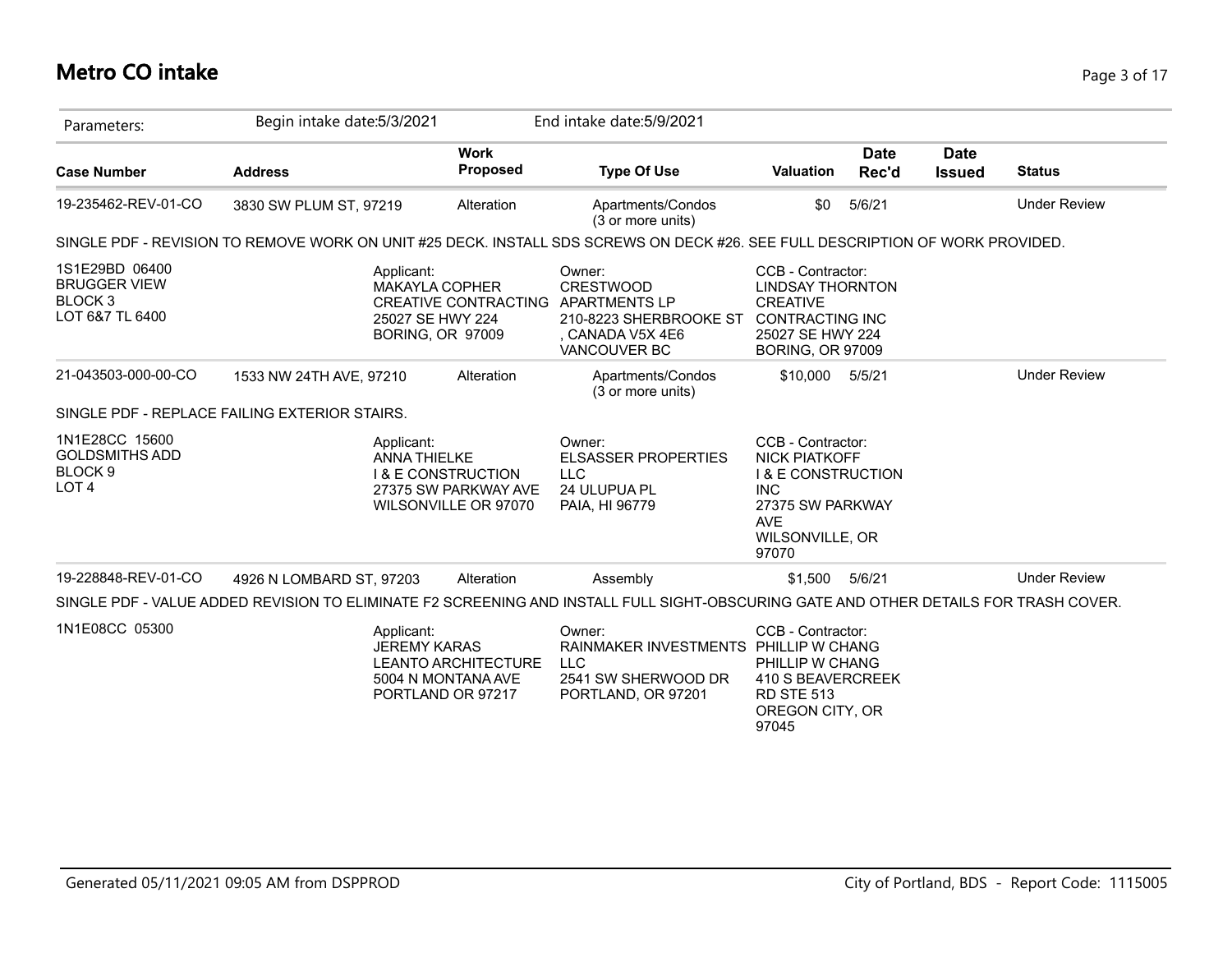#### **Metro CO intake** Page 4 of 17

| Parameters:                                                                                                      | Begin intake date: 5/3/2021                                                                                                                                                           |                                                                                 | End intake date: 5/9/2021                                                                                |                                                                                                                   |                      |                              |                                                                                     |
|------------------------------------------------------------------------------------------------------------------|---------------------------------------------------------------------------------------------------------------------------------------------------------------------------------------|---------------------------------------------------------------------------------|----------------------------------------------------------------------------------------------------------|-------------------------------------------------------------------------------------------------------------------|----------------------|------------------------------|-------------------------------------------------------------------------------------|
| <b>Case Number</b>                                                                                               | <b>Address</b>                                                                                                                                                                        | <b>Work</b><br><b>Proposed</b>                                                  | <b>Type Of Use</b>                                                                                       | <b>Valuation</b>                                                                                                  | <b>Date</b><br>Rec'd | <b>Date</b><br><b>Issued</b> | <b>Status</b>                                                                       |
| 21-042346-000-00-CO                                                                                              | 2512 SE GLADSTONE ST,<br>97202                                                                                                                                                        | Alteration                                                                      | <b>Business</b>                                                                                          | \$4,500                                                                                                           | 5/3/21               |                              | <b>Under Review</b>                                                                 |
|                                                                                                                  | SINGLE PDF - STORM DAMAGE REPAIR, PLEASE PRIORITIZE. REPLACE EXISTING FAILED ROOF BEAM. SEE 21-016196-DB                                                                              |                                                                                 |                                                                                                          |                                                                                                                   |                      |                              |                                                                                     |
| 1S1E12CC 02800<br><b>SPANTONS ADD</b><br><b>BLOCK1</b><br>LOT 11-13                                              | Applicant:<br>97213                                                                                                                                                                   | <b>MELISSA MEINERS</b><br>KOBLE CREATIVE<br>3405 NE 46TH AVE<br>PORTLAND OREGON | Owner:<br><b>JR CASE ENTERPRISES</b><br><b>LLC</b><br>2309 NE KNOTT ST<br>PORTLAND, OR 97212-3431        | Primary Contractor:<br>TO BID                                                                                     |                      |                              |                                                                                     |
| 21-044416-000-00-CO                                                                                              | 3719 SE CESAR E CHAVEZ<br>BLVD, 97202                                                                                                                                                 | Alteration                                                                      | <b>Business</b>                                                                                          | \$57,600                                                                                                          | 5/7/21               |                              | <b>Under Review</b>                                                                 |
|                                                                                                                  | SINGLE PDF - TENANT IMPROVEMENT FOR NEW ACUPUNCTURE CLINIC. NEW INTERIOR WALLS, DOORS, FINISHES FOR TREATMENT ROOMS, RECEPTION AREA,<br>BREAK ROOM, LAUNDRY, ADMIN ROOM, TOILET ROOM. |                                                                                 |                                                                                                          |                                                                                                                   |                      |                              |                                                                                     |
| 1S1E12DA 07900<br>SECTION 12 1S 1E<br>TL 7900 0.34 ACRES                                                         | Applicant:<br><b>LIZ DEXTER</b><br><b>AND INTERIORS</b>                                                                                                                               | REVEAL ARCHITECTURE<br>1600 SE BYBEE STE 206<br>PORTLAND OR 97202               | Owner:<br><b>GRAPE BROTHERS</b><br><b>INVESTMENTS LLC</b><br>7453 SE 31ST AVE<br>PORTLAND, OR 97202-8530 | CCB - Contractor:<br><b>MASTERCRAFT</b><br><b>REMODELING INC</b><br>10300 SE 97TH CT<br>HAPPY VALLEY, OR<br>97086 |                      | Permit Info:                 | Occupancy Group 1: B Bank,<br>Off., Med.Off., Pub.Bldg.<br>Construction Type 1: V-B |
| 21-044246-000-00-CO                                                                                              | 7909 NE GLISAN ST, 97213                                                                                                                                                              | Alteration                                                                      | <b>Business</b>                                                                                          | \$30,000                                                                                                          | 5/7/21               |                              | <b>Under Review</b>                                                                 |
|                                                                                                                  | SINGLE PDF - 1ST TIME TI, NEW INTERIOR WALL, SEATING, EQUIPMENT, FINISHES FOR NEW RESTAURANT.                                                                                         |                                                                                 |                                                                                                          |                                                                                                                   |                      |                              |                                                                                     |
| 1N2E32AD 13600<br><b>NORTH VILLA</b><br>BLOCK <sub>3</sub><br>LOT 35 EXC N 10'<br>LOT 36&37, LOT 38 EXC PT IN ST | Applicant:<br><b>SAM NGUYEN</b><br><b>ISAMINI BAR</b>                                                                                                                                 | 12900 NE ROSE PKWY<br>PORTLAND, OR 97230                                        | Owner:<br><b>IANOS VENTURES LLC</b><br>11433 SE WILLIAM OTTY<br>RD<br>HAPPY VALLEY, OR 97086-<br>2771    | Primary Contractor:<br>TO BID                                                                                     |                      | Permit Info:                 | Occupancy Group 1: B Bank,<br>Off., Med.Off., Pub.Bldg.<br>Construction Type 1: V-B |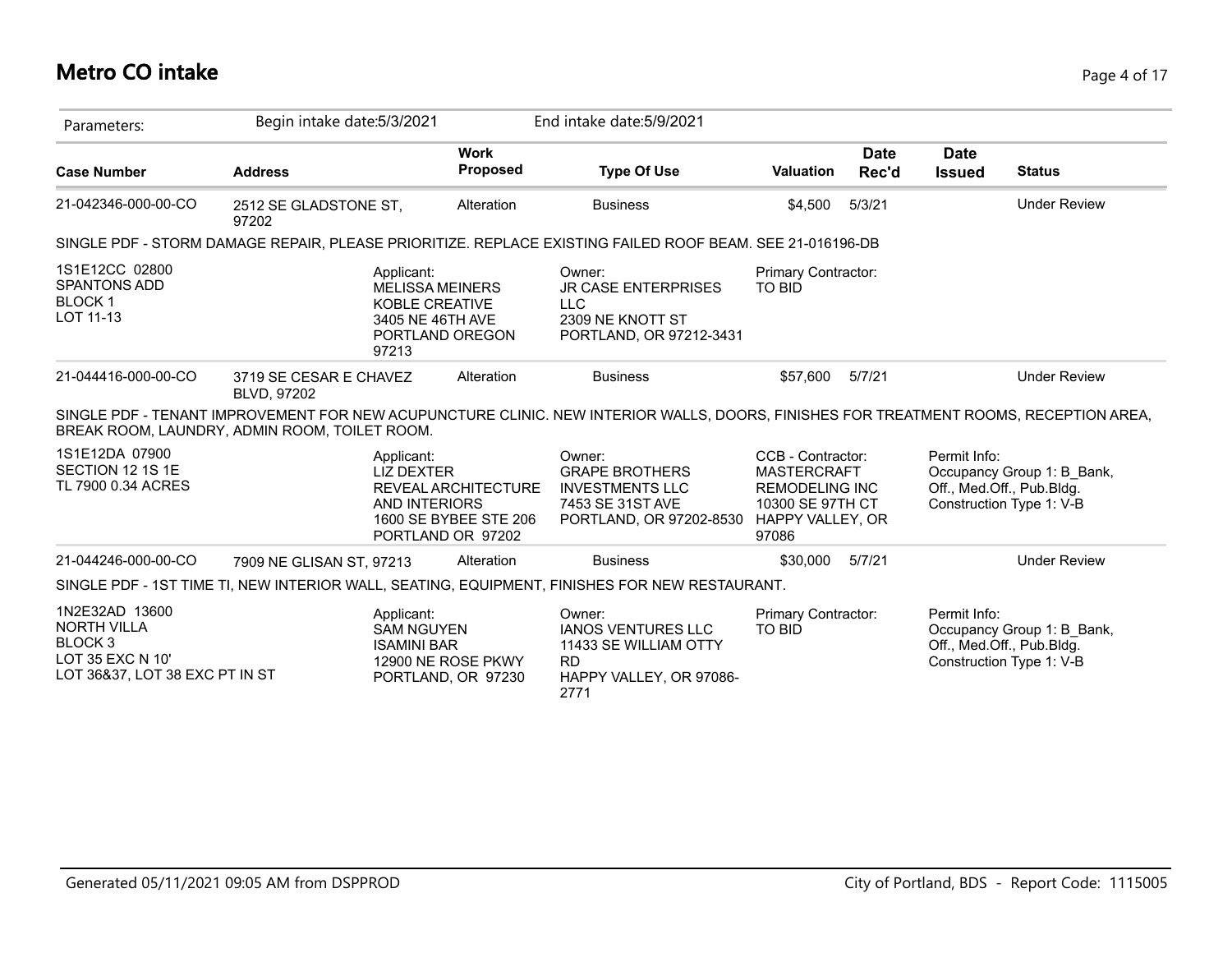## **Metro CO intake** Page 5 of 17

| Parameters:                                                              | Begin intake date: 5/3/2021                                                                                                                                                                                                                                                                                                                                                                         |                                                                       | End intake date: 5/9/2021                                                                                                                                                  |                                                                                                                                                    |                      |                              |                                                                                       |
|--------------------------------------------------------------------------|-----------------------------------------------------------------------------------------------------------------------------------------------------------------------------------------------------------------------------------------------------------------------------------------------------------------------------------------------------------------------------------------------------|-----------------------------------------------------------------------|----------------------------------------------------------------------------------------------------------------------------------------------------------------------------|----------------------------------------------------------------------------------------------------------------------------------------------------|----------------------|------------------------------|---------------------------------------------------------------------------------------|
| <b>Case Number</b>                                                       | <b>Address</b>                                                                                                                                                                                                                                                                                                                                                                                      | <b>Work</b><br>Proposed                                               | <b>Type Of Use</b>                                                                                                                                                         | <b>Valuation</b>                                                                                                                                   | <b>Date</b><br>Rec'd | <b>Date</b><br><b>Issued</b> | <b>Status</b>                                                                         |
| 21-044493-000-00-CO                                                      | 13650 NE WHITAKER WAY,<br>97230                                                                                                                                                                                                                                                                                                                                                                     | Alteration                                                            | <b>Business</b>                                                                                                                                                            | \$200,000                                                                                                                                          | 5/6/21               |                              | <b>Under Review</b>                                                                   |
|                                                                          | SINGLE PDF - TI FOR EXSITING TENANT - NO CHANGE OF OCCUPANCY - STRENGTHEN EXISTING ROOF PURLINS, PROVIDE ADDITIONAL ROOF SHEATHING, AND A<br>NEW STEEL FRAMED STAIR TO EXISTING MEZZANINE.                                                                                                                                                                                                          |                                                                       |                                                                                                                                                                            |                                                                                                                                                    |                      |                              |                                                                                       |
| 1N2E23AC 03300<br>SPACE INDUSTRIAL PK<br><b>BLOCK 5</b><br>LOT 1 TL 3300 | Applicant:<br><b>MACKENZIE</b><br><b>SUITE 100</b>                                                                                                                                                                                                                                                                                                                                                  | <b>JORDAN MCCARTHY</b><br>1515 SE WATER AVE,<br>PORTLAND, OR 97214    | Owner:<br><b>BERGELECTRIC CORP</b><br>3182 LIONSHEAD AVE<br>CARLSBAD, CA 92010                                                                                             | CCB - Contractor:<br>MIKE JORDAN<br><b>PRECISION</b><br><b>CONSTRUCTION</b><br><b>COMPANY</b><br>8025 NE<br>KILLINGSWORTH ST<br>PORTLAND, OR 97218 |                      | Permit Info:                 | Occupancy Group 1: B Bank,<br>Off., Med.Off., Pub.Bldg.<br>Construction Type 1: III-B |
| 21-043982-000-00-CO                                                      | 225 SW BROADWAY, 97205                                                                                                                                                                                                                                                                                                                                                                              | Alteration                                                            | <b>Business</b>                                                                                                                                                            | \$2,000                                                                                                                                            | 5/6/21               |                              | <b>Under Review</b>                                                                   |
| SINGLE PDF - FIRE ESCAPE LOAD TESTING                                    |                                                                                                                                                                                                                                                                                                                                                                                                     |                                                                       |                                                                                                                                                                            |                                                                                                                                                    |                      |                              |                                                                                       |
| 1N1E34CC 09800<br><b>PORTLAND</b><br>BLOCK 85<br>LOT 6&7 TL 9800         | Applicant:<br>ED NUKALA<br><b>MANAGEMENT</b><br>220                                                                                                                                                                                                                                                                                                                                                 | <b>INCOME PROPERTY</b><br>1800 SW 1ST AVE Suite<br>PORTLAND, OR 97201 | Owner:<br><b>BROADWAY COMMERCE</b><br><b>LLC</b><br>620 SW 5TH AVE #300<br>PORTLAND, OR 97204-1418                                                                         | CCB - Contractor:<br>ED NUKALA<br><b>INCOME PROPERTY</b><br>MANAGEMENT CO<br>1800 SW 1ST SUITE 220<br>PORTLAND, OR 97201                           |                      |                              |                                                                                       |
| 21-041952-000-00-CO                                                      | 2324 SE BELMONT ST, 97214                                                                                                                                                                                                                                                                                                                                                                           | Alteration                                                            | <b>Business</b>                                                                                                                                                            | \$12,000                                                                                                                                           | 5/4/21               |                              | <b>Under Review</b>                                                                   |
|                                                                          | SINGLE PDF - REHABILITATIVE ALTERATIONS TO RESOLVE CONCERNS IDENTIFIED IN VIOLATION LETTER 18-218897-VI. WORK INCLUDES DEMOLISHING PART OF<br>UNPERMITTED MEZZANINE AND KEEPING PART TO BE USED A CEILING AND RETAIN SOME UNPERMITTED WALLS. CONSTRUCT NEW WALLS, DOORS AND<br>INTERIOR RELITES. MODIFY RESTROOM TO IMPROVE ACCESSIBILITY. CHANGE OF OCCUPANCY FOR CERAMICS STUDIO AND RETAIL AREA. |                                                                       |                                                                                                                                                                            |                                                                                                                                                    |                      |                              |                                                                                       |
| 1S1E02AA 07900<br><b>TILTONS ADD</b><br><b>BLOCK 5</b><br><b>LOT 11</b>  | Applicant:<br><b>MARTIN HILDEN</b><br>935 SE ALDER ST                                                                                                                                                                                                                                                                                                                                               | <b>DECA ARCHITECTURE</b><br>PORTLAND OR 97214                         | Owner:<br><b>BURCHFIELD, KATHERINE</b><br>A TR<br>4359 NE GLISAN ST<br>PORTLAND, OR 97213-1641<br>Owner:<br><b>BURCHFIELD, CHARLES L</b><br><b>TR</b><br>4359 NE GLISAN ST | <b>Primary Contractor:</b><br><b>TO BID</b>                                                                                                        |                      |                              |                                                                                       |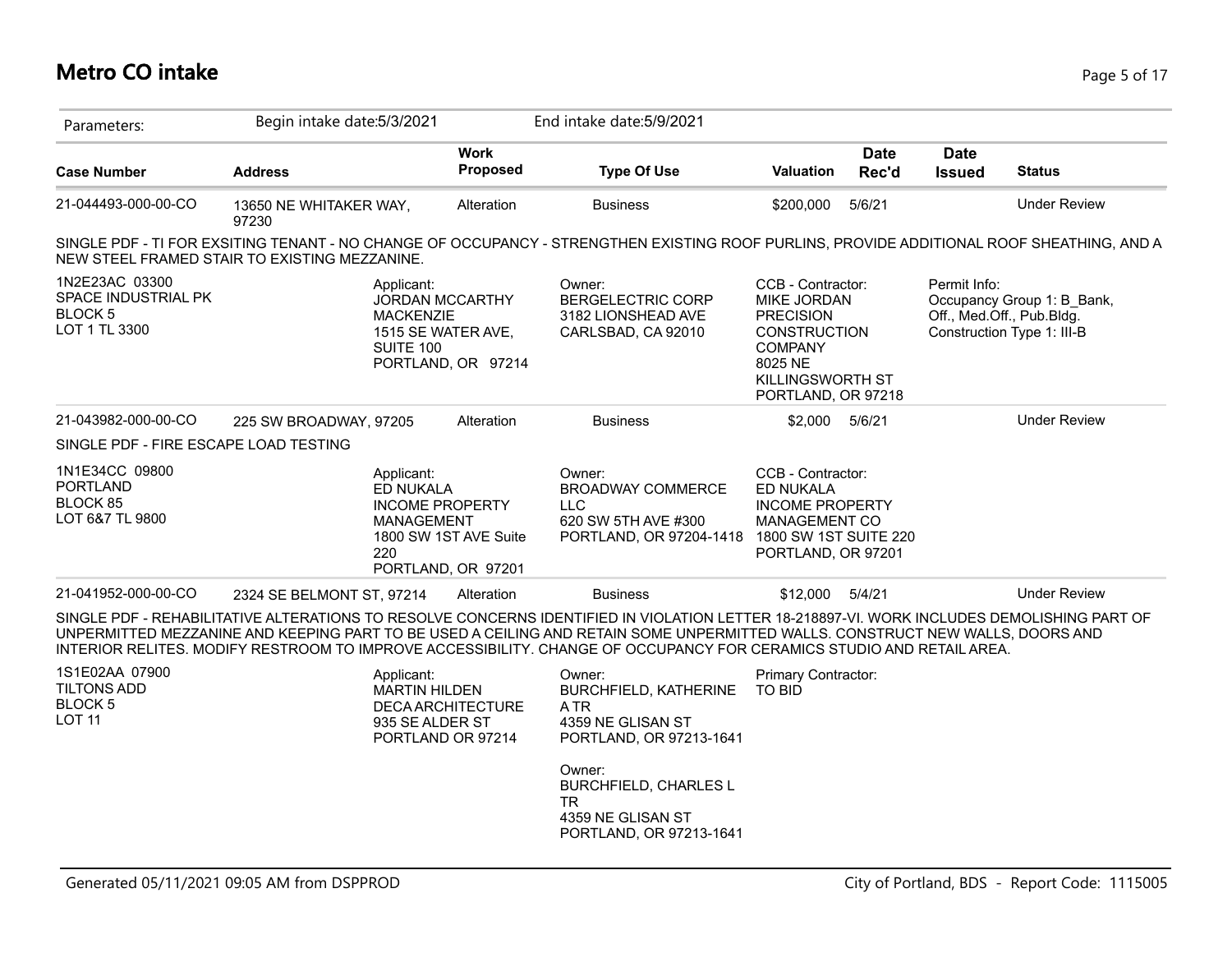## **Metro CO intake** Page 6 of 17

| Parameters:                                                                                                                             | Begin intake date: 5/3/2021    |                                                                                                                      |                                                    | End intake date: 5/9/2021                                                                                                                                                                                                                                                                                                                              |                                                                                                                                                       |                      |                                |                                                                                                                        |
|-----------------------------------------------------------------------------------------------------------------------------------------|--------------------------------|----------------------------------------------------------------------------------------------------------------------|----------------------------------------------------|--------------------------------------------------------------------------------------------------------------------------------------------------------------------------------------------------------------------------------------------------------------------------------------------------------------------------------------------------------|-------------------------------------------------------------------------------------------------------------------------------------------------------|----------------------|--------------------------------|------------------------------------------------------------------------------------------------------------------------|
| <b>Case Number</b>                                                                                                                      | <b>Address</b>                 |                                                                                                                      | <b>Work</b><br>Proposed                            | <b>Type Of Use</b>                                                                                                                                                                                                                                                                                                                                     | <b>Valuation</b>                                                                                                                                      | <b>Date</b><br>Rec'd | <b>Date</b><br><b>Issued</b>   | <b>Status</b>                                                                                                          |
| 21-042033-000-00-CO                                                                                                                     | 3530 NW ST HELENS RD,<br>97210 |                                                                                                                      | Alteration                                         | <b>Business</b>                                                                                                                                                                                                                                                                                                                                        | \$96,000                                                                                                                                              | 5/4/21               |                                | <b>Under Review</b>                                                                                                    |
| ADA PARKING.                                                                                                                            |                                |                                                                                                                      |                                                    | SINGLE PDF - TENANT IMPROVEMENT, NEW INTERIOR WALLS TO CREATE OFFICE IN EXISTING WAREHOUSE. NEW OVERHEAD DOOR AT NORTH EXTERIOR WALL,                                                                                                                                                                                                                  |                                                                                                                                                       |                      |                                |                                                                                                                        |
| 1N1E30AA 00300<br>SECTION 30 1N 1E<br>TL 300 1.61 ACRES                                                                                 |                                | Applicant:<br><b>DAN YOUNG</b><br><b>OREGON BUSINESS</b><br><b>ARCHITECTURE</b><br>PO BOX 80301<br>PORTLAND OR 97280 |                                                    | Owner:<br>3530 NOSSA LLC<br>610 SW ALDER ST #1221<br>PORTLAND, OR 97205                                                                                                                                                                                                                                                                                | CCB - Contractor:<br><b>WALEN</b><br><b>CONSTRUCTION LLC</b><br>PO BOX 2267<br>WILSONVILLE, OR<br>97070                                               |                      | Permit Info:<br>Type 1): III-B | Occupancy Group 1: B Bank,<br>Off., Med.Off., Pub.Bldg.<br>Construction Type 1: III-B<br>Construction Type 2 (formerly |
| 20-225970-REV-01-CO                                                                                                                     | 5001 N LAGOON AVE, 97217       |                                                                                                                      | Alteration                                         | <b>Business</b>                                                                                                                                                                                                                                                                                                                                        | \$5,000                                                                                                                                               | 5/4/21               |                                | <b>Under Review</b>                                                                                                    |
| CONTRACTOR.<br>1N1E20A 00700<br>SECTION 20 1N 1E<br>TL 700 2.67 ACRES                                                                   |                                | Applicant:<br>MICHELLE SCHULZ<br>SUITE 300<br>PORTLAND OR 97209<br><b>USA</b>                                        | <b>GBD ARCHITECTS INC</b><br>1120 NW COUCH STREET, | SINGLE PDF - VALUE ADDED REVISION TO RELOCATE EXISTING SPRINKLER VALVE ROOM CURRENTLY LOCATED ON LEVEL 2 TO AN EXISTING SPACE ON LEVEL 1.<br>A SEPARATE PERMIT FOR RELOCATING THE EXISTING LEVEL 2 FIRE SPRINKLER VALVING AND EQUIPMENT WILL BE OBTAINED BY FIRE PROTECTION<br>Owner:<br>ESTEY, JOHN R TR<br>13363 GOODALL RD<br>LAKE OSWEGO, OR 97034 | CCB - Contractor:<br>MILLENNIUM BUILDING<br><b>SERVICES INC</b><br>5909 N CUTTER CIRCLE<br>PORTLAND, OR 97217                                         |                      |                                |                                                                                                                        |
| 21-042409-000-00-CO                                                                                                                     | 2065 S RIVER PKWY, 97201       |                                                                                                                      | Alteration                                         | <b>Business</b>                                                                                                                                                                                                                                                                                                                                        | \$186,927                                                                                                                                             | 5/4/21               |                                | <b>Under Review</b>                                                                                                    |
| CASEWORK.                                                                                                                               |                                |                                                                                                                      |                                                    | SINGLE PDF - TI FOR FIRST TIME TENANT - CHANGE OF OCCUPANCY FROM M TO B - FIRST FLOOR NE TENANT SPACE - NEW INTERIOR PARTITIONS TO CREATE<br>OFFICES, CONFERENCE ROOM, BREAK ROOM, STORAAGE, TWO RESTROOMS (ONE ACCESSIBLE), AND OPEN AREAS. DOORS, INTERNAL RELITES, NEW                                                                              |                                                                                                                                                       |                      |                                |                                                                                                                        |
| 1S1E03CD 00800<br>SOUTH WATERFRONT EXTN<br>LOT 3 EXC PT IN STS<br>LAND ONLY SEE R707359 (R779900301) &<br>R708794 (R779900302) FOR IMPS |                                | Applicant:<br>ANKROM MOISAN<br>PORTLAND OR 97209                                                                     | ROBERTA PENNINGTON<br>38 NW DAVIS ST STE 300       | Owner:<br><b>CITY OF PORTLAND</b><br>421 SW 6TH AVE #500<br>PORTLAND, OR 97204                                                                                                                                                                                                                                                                         | CCB - Contractor:<br><b>TOM MITCHELL</b><br><b>WALSH</b><br><b>CONSTRUCTION CO</b><br><b>OREGON</b><br>2905 SW 1ST AVE<br>PORTLAND, OR 97201-<br>4705 |                      | Permit Info:                   | Occupancy Group 1: B Bank,<br>Off., Med.Off., Pub.Bldg.<br>Construction Type 1: III-A                                  |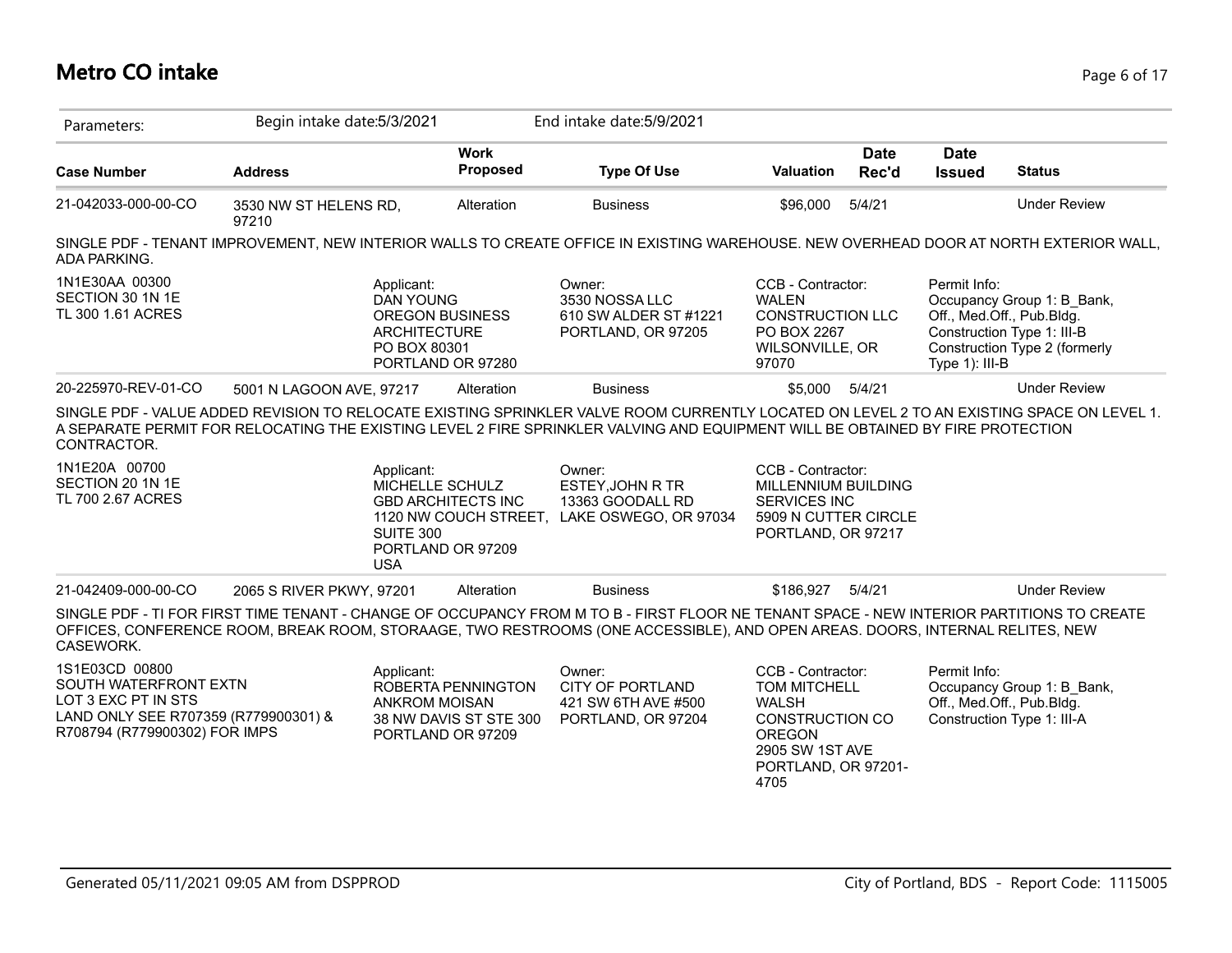#### **Metro CO intake** Page 7 of 17

| Parameters:                                                      | Begin intake date: 5/3/2021                                                                                                                                                         |                                                                                             | End intake date: 5/9/2021                                                                                                  |                                                                                                                                                          |                      |                                           |                                                         |
|------------------------------------------------------------------|-------------------------------------------------------------------------------------------------------------------------------------------------------------------------------------|---------------------------------------------------------------------------------------------|----------------------------------------------------------------------------------------------------------------------------|----------------------------------------------------------------------------------------------------------------------------------------------------------|----------------------|-------------------------------------------|---------------------------------------------------------|
| <b>Case Number</b>                                               | <b>Address</b>                                                                                                                                                                      | <b>Work</b><br><b>Proposed</b>                                                              | <b>Type Of Use</b>                                                                                                         | <b>Valuation</b>                                                                                                                                         | <b>Date</b><br>Rec'd | <b>Date</b><br><b>Issued</b>              | <b>Status</b>                                           |
| 21-043430-000-00-CO                                              | 1943 SE 6TH AVE, 97214                                                                                                                                                              | Alteration                                                                                  | <b>Business</b>                                                                                                            | \$77.455                                                                                                                                                 | 5/5/21               |                                           | <b>Under Review</b>                                     |
|                                                                  | SINGLE PDF - PROVIDE WALLS AND DOORS TO ENCLOSE (4) EXISTING PRIVATE CUBICLE OFFICES WITHIN THE VOCATIONAL SERVICES AREA.                                                           |                                                                                             |                                                                                                                            |                                                                                                                                                          |                      |                                           |                                                         |
| 1S1E02CB 07700<br><b>STEPHENS ADD</b><br><b>BLOCK 65 TL 7700</b> | Applicant:<br>300                                                                                                                                                                   | MICHELLE SCHULZ<br><b>GBD ARCHITECTS, INC</b><br>1120 NW COUCH, SUITE<br>PORTLAND, OR 97209 | Owner:<br><b>GOODWILL INDUSTRIES</b><br>OF THE COLUMBIA<br><b>WILLAMETTE</b><br>1943 SE 6TH AVE<br>PORTLAND, OR 97214-4508 | CCB - Contractor:<br><b>RICHARD BECK</b><br><b>LCG PENCE LLC</b><br>5400 MEADOWS RD STE Construction Type 1: II-B<br>400<br>LAKE OSWEGO, OR<br>97035     |                      | Permit Info:<br>Off., Med.Off., Pub.Bldg. | Occupancy Group 1: B Bank,                              |
| 21-041489-000-00-CO                                              | 7700 NE AMBASSADOR PL,<br>97220                                                                                                                                                     | Alteration                                                                                  | <b>Business</b>                                                                                                            | \$24,250                                                                                                                                                 | 5/6/21               | 5/6/21                                    | <b>Issued</b>                                           |
|                                                                  | SINGLE PDF - INTERIOR TENANT IMPROVEMENT - CONVERT ONE EXISTING OFFICE SPACE TO SECURED RECEPTION OFFICE. PROVIDE TWO SECURED DOORS.                                                |                                                                                             |                                                                                                                            |                                                                                                                                                          |                      |                                           |                                                         |
| 1N2E09C 01200<br>PORTLAND INT'L CENTER<br>LOT 1&2 TL 1200        | Applicant:<br>PETER KIM<br>300                                                                                                                                                      | <b>LRS ARCHITECTS</b><br>720 NW DAVIS ST, STE<br>PORTLAND, OR 97209                         | Owner:<br>PORT OF PORTLAND<br>200 SW MARKET ST #200<br>PORTLAND, OR 97201                                                  | CCB - Contractor:<br><b>ALAN VOLM</b><br><b>PACIFIC CREST</b><br><b>STRUCTURES INC</b><br><b>17750 SW UPPER</b><br>BOONES FRY RD 190<br>DURHAM, OR 97224 |                      | Permit Info:<br>Off., Med.Off., Pub.Bldg. | Occupancy Group 1: B Bank,<br>Construction Type 1: II-B |
| 21-043780-000-00-CO                                              | 3624 NE SANDY BLVD, 97232                                                                                                                                                           | Alteration                                                                                  | Educational                                                                                                                | \$59,080 5/5/21                                                                                                                                          |                      |                                           | <b>Under Review</b>                                     |
|                                                                  | SINGLE PDF - CONVERT RETAIL SPACE INTO PRESCHOOL CLASSROOM WITH REMODELED RESTROOM. CHANGE OF OCCUPANCY FROM M TO E. NEW FINISHED.<br>REPLACE EXISTING EXTERIOR DOOR. SEISMIC WORK. |                                                                                             |                                                                                                                            |                                                                                                                                                          |                      |                                           |                                                         |
| 1N1E36AB 01100                                                   | Applicant:<br><b>CONNECT</b><br><b>ARCHITECTURE</b>                                                                                                                                 | <b>LAURIE SIMPSON</b>                                                                       |                                                                                                                            | CCB - Contractor:<br><b>KBM CONSTRUCTION &amp;</b><br><b>CLEANING LLC</b><br>PO BOX 1193                                                                 |                      | Permit Info:                              | Occupancy Group 1: E School<br>Construction Type 1: V-B |

4072 N WILLIAMS ST #A PORTLAND OR 97227

FAIRVIEW, OR 97024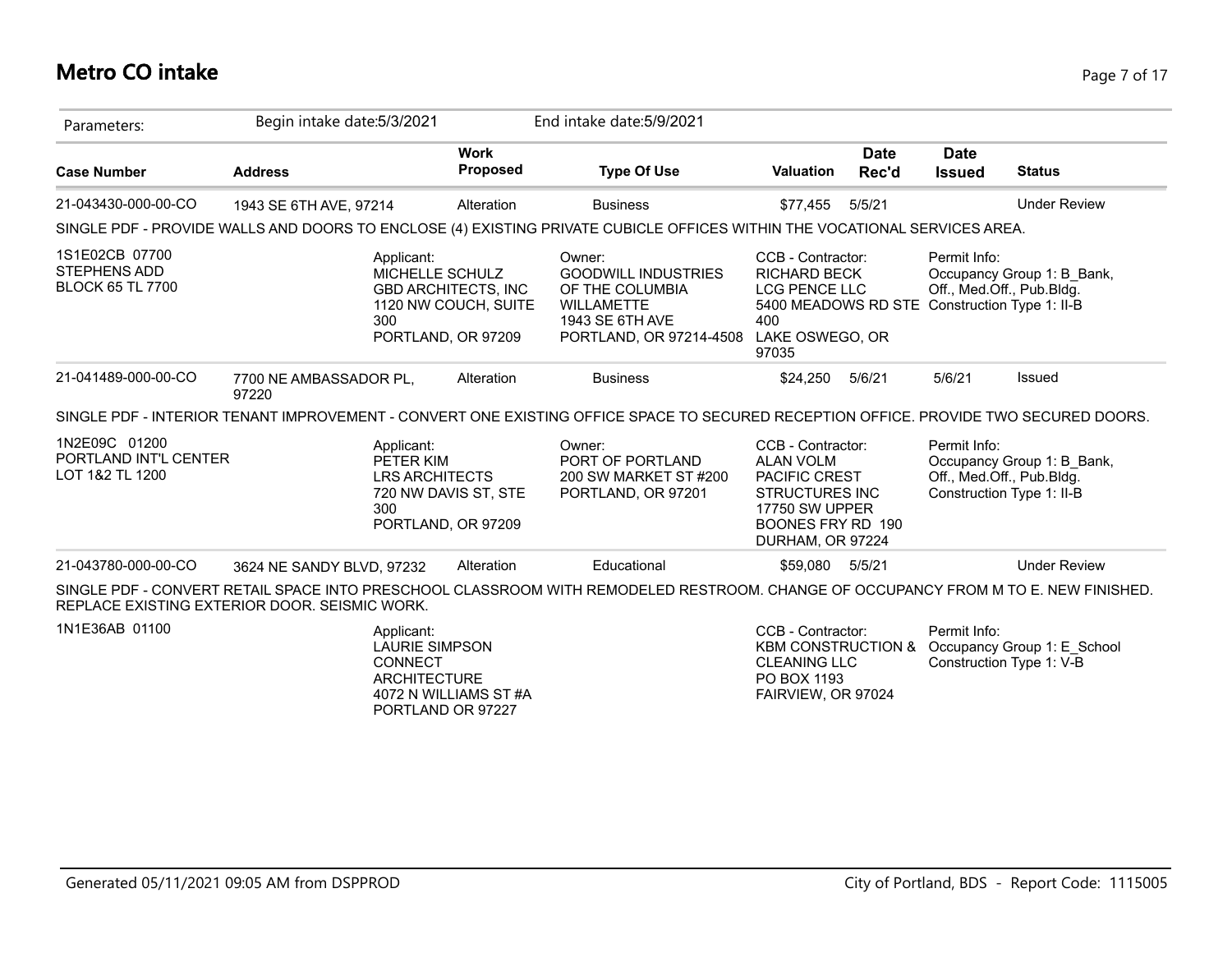#### **Metro CO intake** Page 8 of 17

| Parameters:                                                                | Begin intake date: 5/3/2021                                                                                                                                                                 |                                                                   | End intake date: 5/9/2021                                                                             |                                                                                                          |                      |                                                     |                                                                                    |
|----------------------------------------------------------------------------|---------------------------------------------------------------------------------------------------------------------------------------------------------------------------------------------|-------------------------------------------------------------------|-------------------------------------------------------------------------------------------------------|----------------------------------------------------------------------------------------------------------|----------------------|-----------------------------------------------------|------------------------------------------------------------------------------------|
| <b>Case Number</b>                                                         | <b>Address</b>                                                                                                                                                                              | <b>Work</b><br>Proposed                                           | <b>Type Of Use</b>                                                                                    | <b>Valuation</b>                                                                                         | <b>Date</b><br>Rec'd | <b>Date</b><br><b>Issued</b>                        | <b>Status</b>                                                                      |
| 21-041914-000-00-CO                                                        | 3134 NE COLUMBIA BLVD,<br>97211                                                                                                                                                             | Alteration                                                        | Factory/Industrial                                                                                    | \$116,920                                                                                                | 5/3/21               |                                                     | <b>Under Review</b>                                                                |
|                                                                            | SINGLE PDF - CONVERT EXISTING METAL FABRICATED SHOP INTO RECREATIONAL MARIJAUANA CULTIVATION FACILITY. ADD INTERIOR WALLS, REMOVE ONE OF<br>THE EXISTING RESTROOMS. NO CHANGE IN OCCUPANCY. |                                                                   |                                                                                                       |                                                                                                          |                      |                                                     |                                                                                    |
| 1N1E13BA 03100<br>SUNDERLAND AC & PLAT 3<br>E 1/2 OF LOT 12                | Applicant:<br><b>SARA MAHONEY</b><br><b>LLC</b><br><b>STE 740</b>                                                                                                                           | HARKA ARCHITECTURE<br>107 SE WASHINGTON ST,<br>PORTLAND, OR 97214 | Owner:<br><b>STEIGERWALD</b><br><b>PROPERTIES LLC</b><br>3211 SW GALE AVE<br>PORTLAND, OR 97239-1449  |                                                                                                          |                      | Permit Info:<br>Occupancy Group 1: F-<br>Mod.Hazard | 1 Industrial Plant - Factory,<br>Construction Type 1: V-B                          |
| 21-042506-000-00-CO                                                        | 4784 SE 17TH AVE, 97202                                                                                                                                                                     | Alteration                                                        | Factory/Industrial                                                                                    | \$165,000                                                                                                | 5/4/21               |                                                     | <b>Under Review</b>                                                                |
| 2 NEW OFFICES AND WORKSTATIONS.                                            | SINGLE PDF - TI FOR NEW TENANT - CREATE WAREHOUSE AND MANUFACTURING AREAS FOR PET FOOD PRODUCTION, INCLUDING WALK-IN COOLERS. CREATE                                                        |                                                                   |                                                                                                       |                                                                                                          |                      |                                                     |                                                                                    |
| 1S1E14AB 00400<br><b>HOLGATE ADD</b><br>BLOCK 6<br>LOT 12-27               | Applicant:<br>PETER KIM<br><b>LRS ARCHITECTS</b><br>300                                                                                                                                     | 720 NW DAVIS ST, SUITE<br>PORTLAND, OR 97209                      | Owner:<br><b>IRON FIREMAN BUILDING</b><br><b>LLC</b><br>222 SW COLUMBIA ST #700<br>PORTLAND, OR 97201 | CCB - Contractor:<br>LORENTZ BRUUN CO<br><b>INC</b><br>3611 SE 20TH AVE STE<br>300<br>PORTLAND, OR 97202 |                      |                                                     |                                                                                    |
| 19-267072-REV-01-CO                                                        | 7000 NE AIRPORT WAY,<br>97218                                                                                                                                                               | Alteration                                                        | Institutional                                                                                         | \$0                                                                                                      | 5/4/21               | 5/5/21                                              | Issued                                                                             |
| minor adjustments to MEPFP systems                                         | T CORE - Package "A" - REV-01 - Add doors and GWB framed walls to separate access for BHS equipment ladders at tenant lease spaces between MUC1 and MU1; associated                         |                                                                   |                                                                                                       |                                                                                                          |                      |                                                     |                                                                                    |
| 1N2E08B 00400<br>SECTION 08 1N 2E<br>TL 400 7.39 ACRES<br>SEE SUB ACCOUNTS | Applicant:<br><b>AUSTIN CHEADLE</b><br><b>FASTER PERMITS</b><br>420                                                                                                                         | 2000 SW 1ST AVE SUITE                                             | Owner:<br>PORT OF PORTLAND<br>PO BOX 3529<br>PORTLAND, OR 97208-3529                                  | CCB - Contractor:<br>HOFFMAN SKANSKA<br><b>LLC</b><br>389 INTERPACE<br>PARKWAY 5TH FLOOR                 |                      | Permit Info:<br>3 Assembly - General                | Occupancy Group 1: A-<br>Construction Type 1: I-A<br>Construction Type 2 (formerly |

PORTLAND, OR 97201

Type 1): I-A

PARSIPPANY, NJ 07054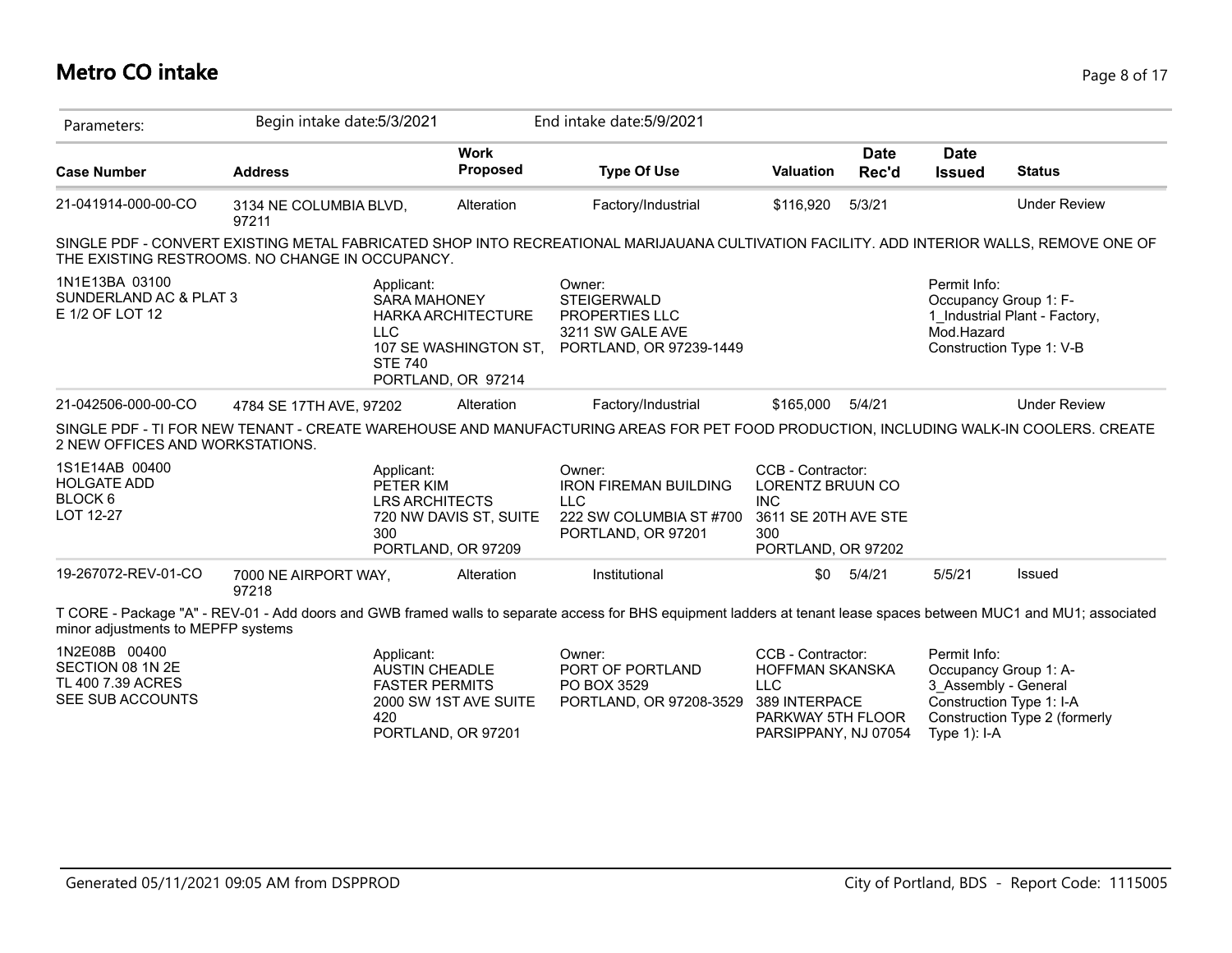## **Metro CO intake** Page 9 of 17

| Parameters:                                                                                                       | Begin intake date: 5/3/2021                                                      |                                                                     | End intake date: 5/9/2021                                                                                                          |                                                                                                                                            |                      |                              |                                                         |
|-------------------------------------------------------------------------------------------------------------------|----------------------------------------------------------------------------------|---------------------------------------------------------------------|------------------------------------------------------------------------------------------------------------------------------------|--------------------------------------------------------------------------------------------------------------------------------------------|----------------------|------------------------------|---------------------------------------------------------|
| <b>Case Number</b>                                                                                                | <b>Address</b>                                                                   | <b>Work</b><br>Proposed                                             | <b>Type Of Use</b>                                                                                                                 | <b>Valuation</b>                                                                                                                           | <b>Date</b><br>Rec'd | <b>Date</b><br><b>Issued</b> | <b>Status</b>                                           |
| 21-038637-000-00-CO                                                                                               | 2251 NW MARSHALL ST,<br>97210                                                    | Alteration                                                          | Institutional                                                                                                                      | \$2,000                                                                                                                                    | 5/7/21               | 5/7/21                       | Issued                                                  |
|                                                                                                                   | SINGLE PDF - FIRE ESCAPE LOAD TESTING FOR CERTIFICATION                          |                                                                     |                                                                                                                                    |                                                                                                                                            |                      |                              |                                                         |
| 1N1E33BA 07700<br><b>COUCHS ADD</b><br><b>BLOCK 305 TL 7700</b>                                                   | Applicant:<br><b>Tyler Jennison</b><br><b>ENGINEERS</b><br><b>111 SW 5TH AVE</b> | <b>KPFF CONSULTING</b><br>PORTLAND, OR 97205                        | Owner:<br><b>GOOD SAMARITAN</b><br><b>HOSPITAL</b><br>1919 NW LOVEJOY ST<br>PORTLAND, OR 97209-1503                                |                                                                                                                                            |                      | Permit Info:                 | Occupancy Group 1: B_Bank,<br>Off., Med.Off., Pub.Bldg. |
| 21-038181-000-00-CO                                                                                               | 2215 NW NORTHRUP ST,<br>97210                                                    | Alteration                                                          | Institutional                                                                                                                      | \$2,000                                                                                                                                    | 5/7/21               | 5/7/21                       | Issued                                                  |
|                                                                                                                   | SINGLE PDF - FIRE ESCAPE LOAD TESTING CERTIFICATION                              |                                                                     |                                                                                                                                    |                                                                                                                                            |                      |                              |                                                         |
| 1N1E33BA 07600<br><b>COUCHS ADD</b><br>BLOCK 306<br><b>LOT 1-9</b><br>LOT 12, E 1/2 OF LOT 13                     | Applicant:<br>Tyler Jennison<br><b>ENGINEERS</b><br><b>111 SW 5TH AVE</b>        | <b>KPFF CONSULTING</b><br>PORTLAND, OR 97205                        | Owner:<br><b>GOOD SAMARITAN</b><br><b>HOSPITAL &amp; MEDICAL</b><br><b>CENTER</b><br>1919 NW LOVEJOY ST<br>PORTLAND, OR 97209-1503 |                                                                                                                                            |                      |                              |                                                         |
| 21-041812-000-00-CO                                                                                               | 6900 NE SANDY BLVD, 97213                                                        | Alteration                                                          | Mercantile                                                                                                                         | \$15,000                                                                                                                                   | 5/4/21               |                              | <b>Under Review</b>                                     |
|                                                                                                                   |                                                                                  |                                                                     | SINGLE PDF - REPLACE DAMAGED EXTERIOR WINDOW, EXTERIOR WALL, INTERIOR WALLS AND FINISHES. ADD AN ADA RESTROOM.                     |                                                                                                                                            |                      |                              |                                                         |
| 1N2E29BA 07800<br><b>CREST VIEW VILLAS SUB</b><br><b>BLOCK B</b><br>SUB OF LOT 2&3<br>5-7, 9-11 W 26.25' OF LOT 2 | Applicant:<br><b>SUGANDHA PAI</b><br><b>SOLUTIONS</b><br>Suite 106               | PROPERTY DAMAGE<br>2850 SW Cedar Hills Blvd,<br>Beaverton, Or 97005 | Owner:<br>MONICA VO-DANG<br>4711 NE 92ND AVE<br>PORTLAND, OR 97220                                                                 | CCB - Contractor:<br><b>JOSH SMITH</b><br><b>STANLEY C KENNEDY</b><br><b>ENTERPRISES INC</b><br>13909 NE AIRPORT WAY<br>PORTLAND, OR 97230 |                      |                              |                                                         |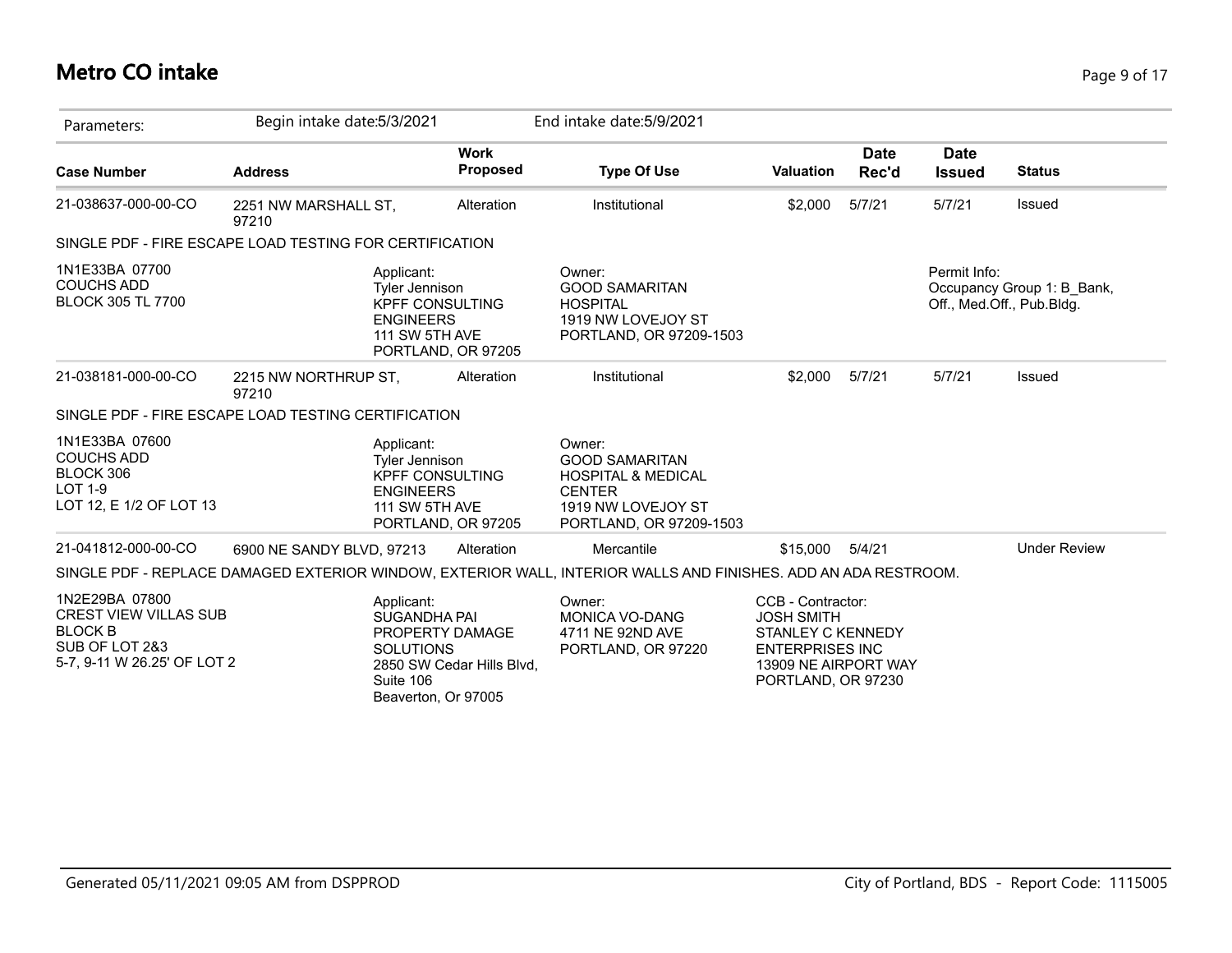## **Metro CO intake** Page 10 of 17

| Parameters:                                                              | Begin intake date: 5/3/2021                    |                                                                                                | End intake date: 5/9/2021                                                                                                              |                                                                                                               |                      |                                        |                                                                                                                      |
|--------------------------------------------------------------------------|------------------------------------------------|------------------------------------------------------------------------------------------------|----------------------------------------------------------------------------------------------------------------------------------------|---------------------------------------------------------------------------------------------------------------|----------------------|----------------------------------------|----------------------------------------------------------------------------------------------------------------------|
| <b>Case Number</b>                                                       | <b>Address</b>                                 | <b>Work</b><br>Proposed                                                                        | <b>Type Of Use</b>                                                                                                                     | <b>Valuation</b>                                                                                              | <b>Date</b><br>Rec'd | <b>Date</b><br><b>Issued</b>           | <b>Status</b>                                                                                                        |
| 21-042174-000-00-CO                                                      | 4135 SE GLADSTONE ST,<br>97202                 | Alteration                                                                                     | Mercantile                                                                                                                             | \$7.500                                                                                                       | 5/4/21               |                                        | <b>Under Review</b>                                                                                                  |
|                                                                          |                                                |                                                                                                | SINGLE PDF - NO CHANGE OF OCCUPANCY - IN RESPONSE TO 20-160878-AL - MOVE SINK IN COMMERCIAL SPACE. REPAIR WALL AND DECK.               |                                                                                                               |                      |                                        |                                                                                                                      |
| 1S2E07CC 08700<br>SECTION 07 1S 2E<br>TL 8700 0.08 ACRES                 | Applicant:<br><b>KIRK SHULTZ</b>               | 2740 LANCASTER<br>WEST LINN OR 97068                                                           | Owner:<br>ROBERT MC CULLOCH<br>2534 SE 35TH AVE<br>PORTLAND, OR 97202-1502 31770 S GOODTIME RD                                         | CCB - Contractor:<br><b>EAGLE EYE GENERAL</b><br><b>CONSTRUCTION LLC</b><br>MOLALLA, OR 97038                 |                      | Permit Info:<br>Type 1): V-B           | Occupancy Group 1: B_Bank,<br>Off., Med.Off., Pub.Bldg.<br>Construction Type 1: V-B<br>Construction Type 2 (formerly |
| 21-042578-000-00-CO                                                      | 1477 NE ALBERTA ST, 97211                      | Alteration                                                                                     | Mercantile                                                                                                                             | \$40,000                                                                                                      | 5/4/21               |                                        | <b>Under Review</b>                                                                                                  |
| <b>CUSTOMER SPACE.</b>                                                   |                                                |                                                                                                | SINGLE PDF - ESTABLISH M OCCUPANCY FOR 1ST TIME TENANT IN NE TENANT SPACE - ADD WALLS TO CREATE ACCESSIBLE RESTROOM, KITCHEN AREA, AND |                                                                                                               |                      |                                        |                                                                                                                      |
| 1N1E23AB 23901<br>PARTITION PLAT 2016-22<br>LOT 1 TL 23901               | Applicant:<br><b>KIRAN CHEEMA</b><br>KULFI PDX | 5938 NE 42ND AVE<br>PORTLAND, OR 97218                                                         | Owner:<br><b>BEZEL LLC</b><br>2910 1ST AVE #201<br>SEATTLE, WA 98134                                                                   | CCB - Contractor:<br><b>GARRETT PFAFF</b><br>SOLTERRA CAPITAL INC<br>2910 1ST AVE S #201<br>SEATTLE, WA 98134 |                      | Permit Info:<br><b>Service Station</b> | Occupancy Group 1: M Store,<br>Construction Type 1: V-A                                                              |
| 21-014872-000-00-CO                                                      | 7509 NE M L KING BLVD,<br>97211                | Alteration                                                                                     | Mercantile                                                                                                                             | \$20,000                                                                                                      | 5/5/21               | 5/5/21                                 | Issued                                                                                                               |
|                                                                          |                                                |                                                                                                | SINGLE PDF - ACCESSIBILITY UPGRADES TO EXISTING RESTROOMS AND PARKING LOT, INFILL EXTERIOR DOOR TO PROVIDE ACCESSIBLE ROUTE.           |                                                                                                               |                      |                                        |                                                                                                                      |
| 1N1E10DD 10600<br><b>LOVES ADD</b><br><b>BLOCK7</b><br>LOT 8-11 TL 10600 | Applicant:<br><b>RD SUITE A-102</b>            | <b>MELISSA SPOONER</b><br>PM DESIGN GROUP, INC.<br>2455 BENNETT VALLEY<br>SANTA ROSA, CA 95404 | Owner:<br>BP PRODUCTS NORTH<br>AMERICA INC<br>30 SOUTH WACKER DR<br>#900<br>CHICAGO, IL 60606                                          | CCB - Contractor:<br><b>JOE HALL</b><br><b>CONSTRUCTION INC</b><br>1317 54TH AVE EAST<br>FIFE, WA 98424-1226  |                      | Permit Info:<br>Service Station        | Occupancy Group 1: M Store,<br>Construction Type 1: V-B                                                              |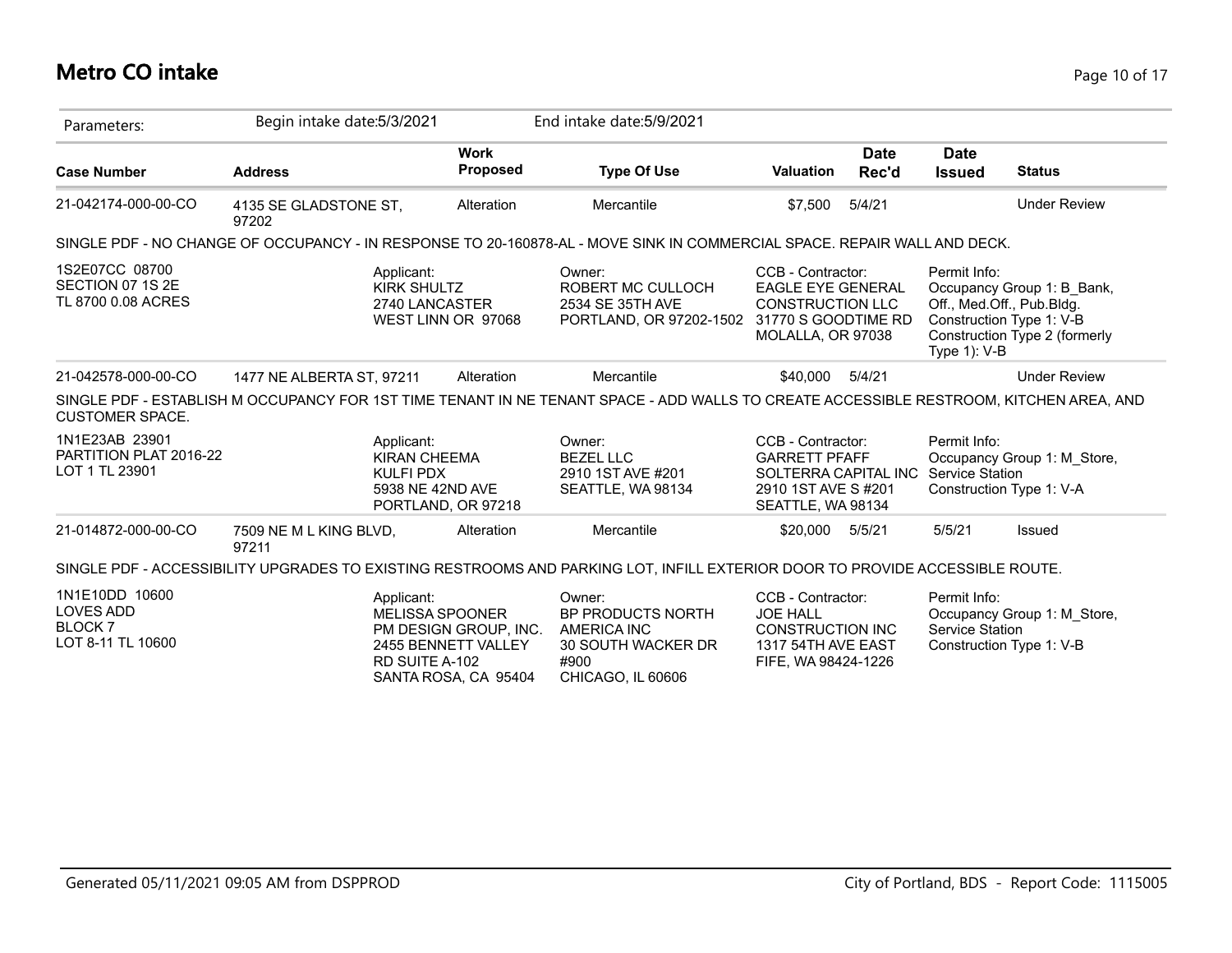#### **Metro CO intake** Page 11 of 17

| Parameters:                                                                             | Begin intake date: 5/3/2021                                                                                                         |                                                                      | End intake date: 5/9/2021                                                                                                                                      |                                                                                                                                       |                                                    |                                                            |
|-----------------------------------------------------------------------------------------|-------------------------------------------------------------------------------------------------------------------------------------|----------------------------------------------------------------------|----------------------------------------------------------------------------------------------------------------------------------------------------------------|---------------------------------------------------------------------------------------------------------------------------------------|----------------------------------------------------|------------------------------------------------------------|
| <b>Case Number</b>                                                                      | <b>Address</b>                                                                                                                      | <b>Work</b><br><b>Proposed</b>                                       | <b>Type Of Use</b>                                                                                                                                             | <b>Date</b><br><b>Valuation</b><br>Rec'd                                                                                              | <b>Date</b><br><b>Issued</b>                       | <b>Status</b>                                              |
| 21-041989-000-00-CO                                                                     | 1440 NW HOYT ST, 97209                                                                                                              | Alteration                                                           | Mercantile                                                                                                                                                     | 5/6/21<br>\$250,000                                                                                                                   |                                                    | <b>Under Review</b>                                        |
| OCCUPANCY.                                                                              | SINGLE PDF - ADD DEMISING WALLS AND RAISED SLABS IN SHELL RETAIL SPACE ON LEVEL 1 OF EXISTING APARTMENT BUILDING (17-141620-CO). NO |                                                                      |                                                                                                                                                                |                                                                                                                                       |                                                    |                                                            |
| 1N1E33AD 05200<br><b>COUCHS ADD</b><br>BLOCK 99<br>LOT 1 EXC PT IN ST<br><b>LOT 4-8</b> | Applicant:<br><b>BRIAN COBB</b>                                                                                                     | <b>SERA ARCHITECTS</b><br>338 NW FIFTH AVE<br>PORTLAND, OR 97209     | Owner:<br><b>GLISAN APARTMENTS LLC</b><br>500 E BROWARD BLVD<br>#1130<br>FT LAUDERDALE, FL 33394                                                               | CCB - Contractor:<br>David Johnson<br><b>MCRT PNW</b><br><b>CONSTRUCTION LLC</b><br>220 NW 2ND AVE SUITE<br>900<br>PORTLAND, OR 97209 |                                                    |                                                            |
| 21-023060-000-00-CO                                                                     | 6011 NE COLUMBIA BLVD,<br>97218                                                                                                     | Alteration                                                           | Storage                                                                                                                                                        | \$50,000<br>5/4/21                                                                                                                    |                                                    | <b>Under Review</b>                                        |
|                                                                                         | SINGLE PDF - REPLACEMENT OF TILT WALL PANEL DAMAGED BY VEHICULAR IMPACT, REMOVE AND REPLACE TREE.                                   |                                                                      |                                                                                                                                                                |                                                                                                                                       |                                                    |                                                            |
| 1N2E18DA 00100                                                                          | Applicant:<br><b>CIDA</b>                                                                                                           | <b>CURTIS GAGNER</b><br>4445 SW BARBUR BLVD<br>PORTLAND OR 97201     | Owner:<br>LIT INDUSTRIAL LTD<br><b>PARTNERSHIP</b><br>1717 MCKINNEY AVE #1900<br>DALLAS, TX 75202-1253                                                         | CCB - Contractor:<br><b>WALEN</b><br><b>CONSTRUCTION LLC</b><br>PO BOX 2267<br>WILSONVILLE, OR<br>97070                               | Permit Info:<br>Occupancy Group 1: S-<br>Warehouse | 1 Storage - Moderate Hazard,<br>Construction Type 1: III-B |
| 19-125243-DFS-01-CO                                                                     | 2233 NW 22ND AVE, 97210                                                                                                             | Alteration                                                           | Storage                                                                                                                                                        | \$20,000<br>5/6/21                                                                                                                    |                                                    | <b>Under Review</b>                                        |
|                                                                                         | SINGLE PDF - DFS FOR NEW PARTIAL HEIGHT WALLS IN PUPPET ASSEMBLY SPACE                                                              |                                                                      |                                                                                                                                                                |                                                                                                                                       |                                                    |                                                            |
| 1N1E28CA 04700<br><b>SHERLOCKS ADD</b><br><b>BLOCK 7 TL 4700</b>                        | Applicant:<br>CIDA. INC.<br>200                                                                                                     | <b>DUSTIN JOHNSON</b><br>15895 SW 72ND AVE, STE<br>PORTLAND OR 97224 | Owner:<br><b>NINA HOWATT</b><br>1340 SE 107TH AVE #504<br>PORTLAND, OR 97216<br>Owner:<br><b>LESLIE HOWATT</b><br>1340 SE 107TH AVE #504<br>PORTLAND, OR 97216 | CCB - Contractor:<br><b>ROB YORKE</b><br>YORKE & CURTIS INC<br>4480 SW 101ST AVE<br>BEAVERTON, OR 97005-<br>3427                      |                                                    |                                                            |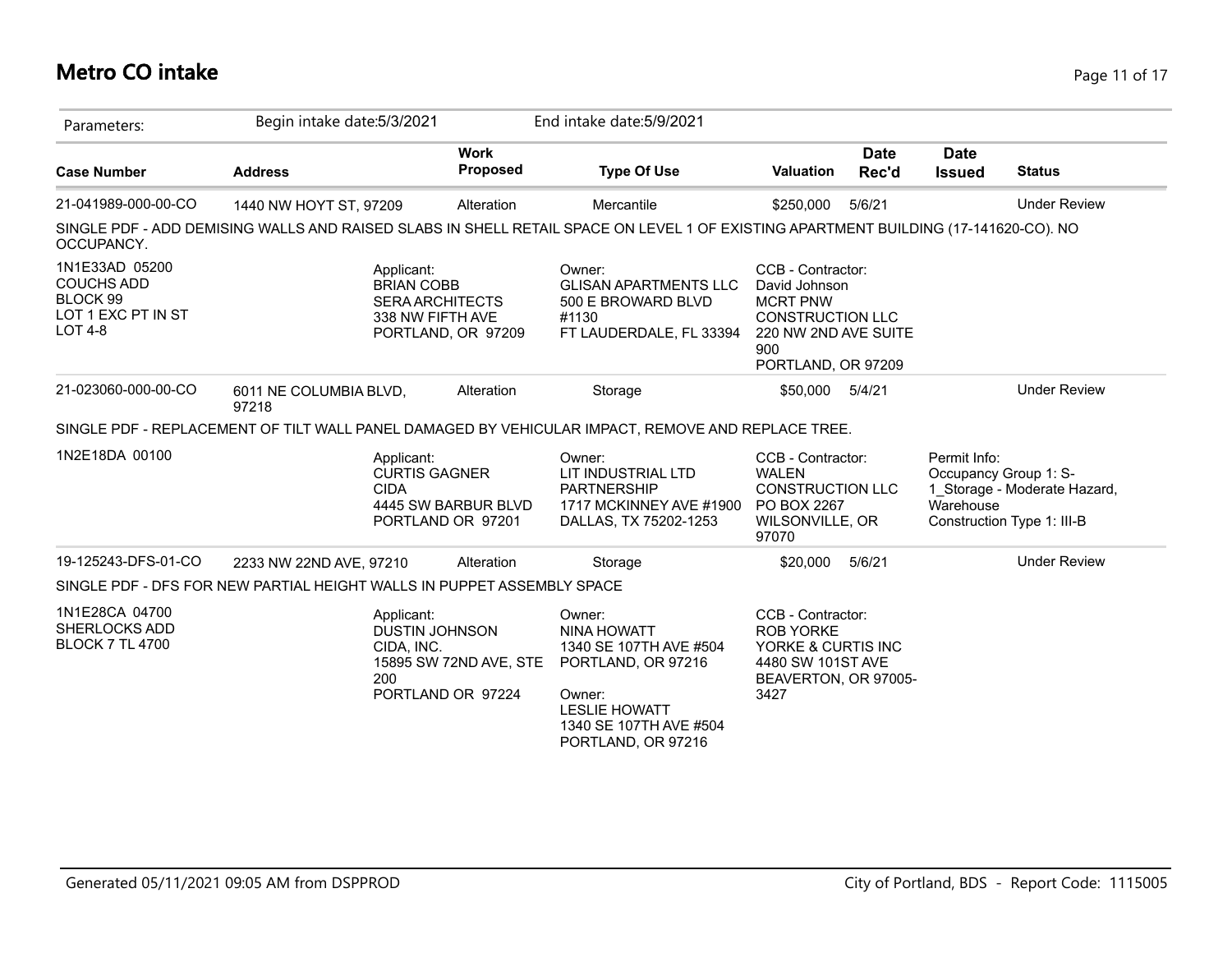## **Metro CO intake** Page 12 of 17

| Parameters:                                                                                                                                     | Begin intake date: 5/3/2021                                                                                                                                                                                                                                                                                                                                                                                                                                                                              |                                                                     | End intake date: 5/9/2021                                                                            |                               |                      |                              |                     |
|-------------------------------------------------------------------------------------------------------------------------------------------------|----------------------------------------------------------------------------------------------------------------------------------------------------------------------------------------------------------------------------------------------------------------------------------------------------------------------------------------------------------------------------------------------------------------------------------------------------------------------------------------------------------|---------------------------------------------------------------------|------------------------------------------------------------------------------------------------------|-------------------------------|----------------------|------------------------------|---------------------|
| <b>Case Number</b>                                                                                                                              | <b>Address</b>                                                                                                                                                                                                                                                                                                                                                                                                                                                                                           | <b>Work</b><br><b>Proposed</b>                                      | <b>Type Of Use</b>                                                                                   | <b>Valuation</b>              | <b>Date</b><br>Rec'd | <b>Date</b><br><b>Issued</b> | <b>Status</b>       |
| 21-044830-000-00-CO                                                                                                                             | 515 SW SALMON ST, 97204                                                                                                                                                                                                                                                                                                                                                                                                                                                                                  | Alteration                                                          | Utility                                                                                              | \$25,000                      | 5/7/21               |                              | <b>Under Review</b> |
|                                                                                                                                                 | SINGLE PDF - PERSONAL WIRELESS SERVICE FACILITY - WIRELESS ROOFTOP - APPLICATION #3 - ADDING 5G COMPRISED OF: REMOVE AND REPLACE (3) RRH<br>UNITS, INSTALL THERMO HEX DOOR ON EXISTING CABINET, (1) RECTIFIER, (1) NEW BATTERY STRING, AND 5G GROWTH KIT IN EXISTING EQUIPMENT CABINET.                                                                                                                                                                                                                  |                                                                     |                                                                                                      |                               |                      |                              |                     |
| 1S1E03BB 00900<br><b>PORTLAND</b><br>BLOCK 170<br><b>LOT 1-4</b>                                                                                | Applicant:<br><b>LEAH STOUT</b><br><b>SMARTLINK</b><br>SUITE 204                                                                                                                                                                                                                                                                                                                                                                                                                                         | 11232 120TH AVE NE,<br>KIRKLAND, WA 98033                           | Owner:<br>POWER & LIGHT BUILDING TO BID<br><b>LLC</b><br>1477 NW EVERETT ST<br>PORTLAND, OR 97209    | Primary Contractor:           |                      |                              |                     |
| 21-044524-000-00-CO                                                                                                                             | 8832 N SYRACUSE ST, 97203                                                                                                                                                                                                                                                                                                                                                                                                                                                                                | Alteration                                                          | Utility                                                                                              | \$15,000                      | 5/6/21               |                              | <b>Under Review</b> |
|                                                                                                                                                 | SINGLE PDF - PERSONAL WIRELESS SERVICE FACILITY - WIRELESS ROOFTOP - APPLICATION #3 - ANTENNA - REMOVE: (8) PANEL ANTENNAS, (5) TMAS, (9) RRUS,<br>(10) COAX CABLES. INSTALL: (6) NEW PANEL ANTENNAS, (6) RRUS, (6) HCS JUMPER CABLES. GROUND: REMOVE: (3) EQUIPMENT CABINETS & ANCILLARY<br>EQUIPMENT. INSTALL: (2) EQUIPMENT CABINETS IN INDOOR EQUIPMENT ROOM, ANCILLARY EQUIPMENT WITHIN EQUIPMENT CABINETS. INSTALL (1) HCS 2.0<br>JUNCTION BOX, UPGRADE EXISTING 100 AMP POWER SERVICE TO 200 AMP. |                                                                     |                                                                                                      |                               |                      |                              |                     |
| 1N1W12BA 11300<br>JAMES JOHNS ADD<br>BLOCK 31<br><b>LOT 2-4</b>                                                                                 | Applicant:<br><b>BRENT SUTTEN</b><br><b>ENGINEERS</b><br>201                                                                                                                                                                                                                                                                                                                                                                                                                                             | SYNERGY ADVANTAGE<br>3663 N LAUGHLIN, SUITE<br>SANTA ROSA, CA 95403 | Owner:<br><b>HOUSING AUTHORITY OF</b><br>PORTLAND OREGON<br>135 SW ASH ST<br>PORTLAND, OR 97204-3540 | Primary Contractor:<br>TO BID |                      |                              |                     |
| 21-044402-000-00-CO                                                                                                                             | 4840 N LOMBARD ST, 97203                                                                                                                                                                                                                                                                                                                                                                                                                                                                                 | Alteration                                                          | <b>Utility</b>                                                                                       | \$15,000                      | 5/6/21               |                              | <b>Under Review</b> |
|                                                                                                                                                 |                                                                                                                                                                                                                                                                                                                                                                                                                                                                                                          |                                                                     |                                                                                                      |                               |                      |                              |                     |
| SINGLE PDF - PERSONAL WIRELESS SERVICE FACILITY - WIRELESS ROOFTOP - APPLICATION #3 - ANTENNA - REMOVE: (6) PANEL ANTENNAS, (6) TMAS, (9) RRUS. | INSTALL: (6) NEW PANEL ANTENNAS, (6) RRUS, (3) HCS JUMPER CABLES. GROUND - REMOVE: (2) EQUIPMENT CABINETS & ANCILLARY EQUIPMENT, INSTALL: (2)<br>EQUIPMENT CABINETS IN INDOOR EQUIPMENT ROOM, ANCILLARY EQUIPMENT WITHIN EQUIPMENT CABINETS, INSTALL (1) HCS 2.0 JUNCTION BOX                                                                                                                                                                                                                            |                                                                     |                                                                                                      |                               |                      |                              |                     |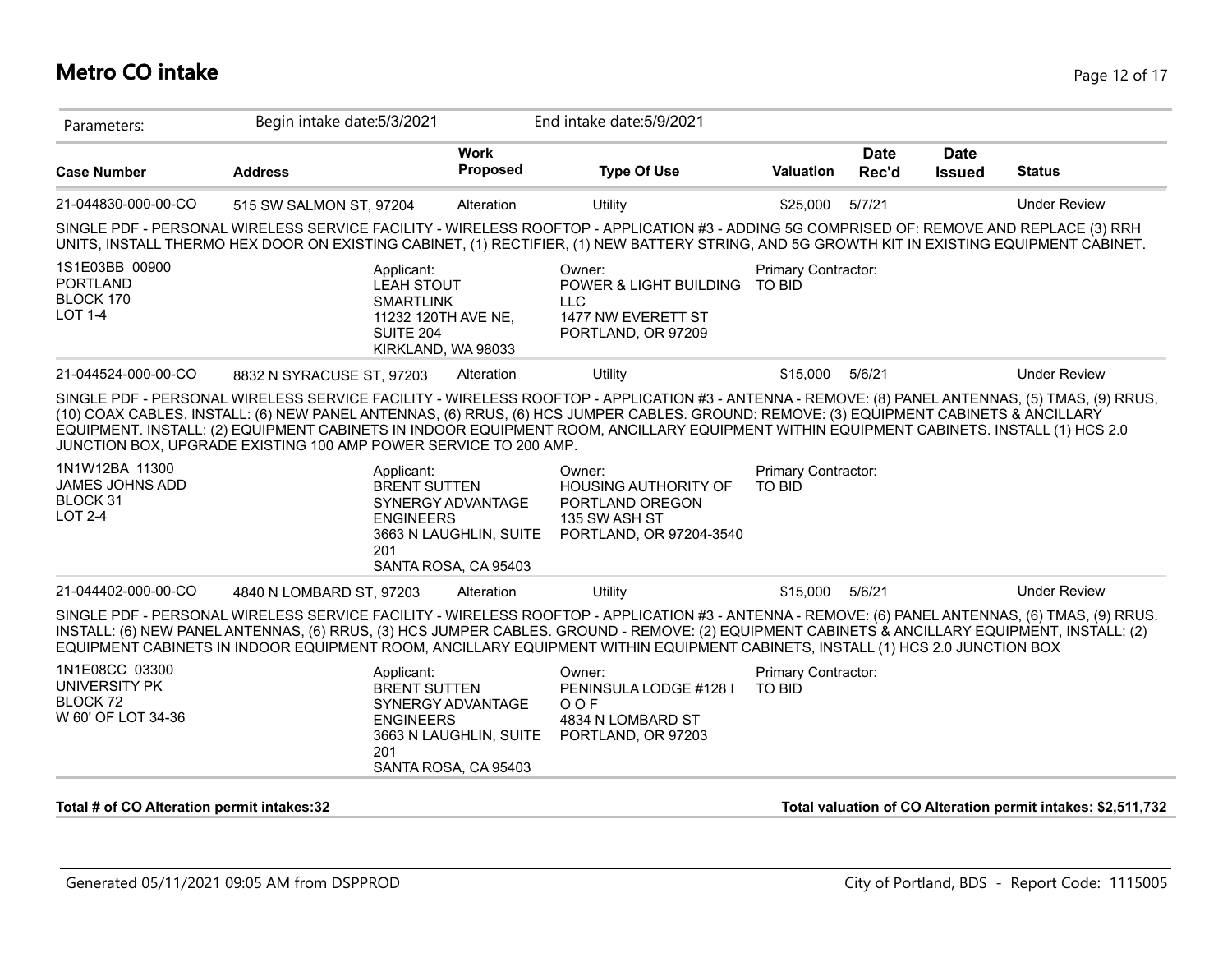## **Metro CO intake** Page 13 of 17

| Parameters:                                                                                                                                                 | Begin intake date: 5/3/2021 |                                                                                               |                                             | End intake date: 5/9/2021                                                                                                                                            |                                                                                                                                                 |                      |                              |                                                          |
|-------------------------------------------------------------------------------------------------------------------------------------------------------------|-----------------------------|-----------------------------------------------------------------------------------------------|---------------------------------------------|----------------------------------------------------------------------------------------------------------------------------------------------------------------------|-------------------------------------------------------------------------------------------------------------------------------------------------|----------------------|------------------------------|----------------------------------------------------------|
| <b>Case Number</b>                                                                                                                                          | <b>Address</b>              |                                                                                               | <b>Work</b><br><b>Proposed</b>              | <b>Type Of Use</b>                                                                                                                                                   | <b>Valuation</b>                                                                                                                                | <b>Date</b><br>Rec'd | <b>Date</b><br><b>Issued</b> | <b>Status</b>                                            |
| 21-042247-000-00-CO                                                                                                                                         | 7538 N LOMBARD ST, 97203    |                                                                                               | <b>Demolition</b>                           | <b>Business</b>                                                                                                                                                      | \$2,500                                                                                                                                         | 5/7/21               |                              | <b>Under Review</b>                                      |
|                                                                                                                                                             |                             |                                                                                               |                                             | SINGLE PDF - REMOVE 378 SQ FT COVERED FOOD CART BUILDING. ALL FOOD CARTS WILL BE REMOVED AS WELL. W/ 21-042230-CO & 21-042239-CO                                     |                                                                                                                                                 |                      |                              |                                                          |
| 1N1W12AA 14500<br>ELIZABETH CAPLES ADD<br><b>BLOCK D</b><br><b>LOT 3&amp;4</b><br>LOT 5 EXC ELY 1.5', LAND & IMPS SEE<br>R156058 (R244600191) FOR BILLBOARD |                             | Applicant:<br><b>RICH BROOKS</b><br><b>CIDA Architects</b><br>Suite 200<br>Portland, OR 97224 | 15895 SW 72nd Avenue,                       | Owner:<br><b>BOBBIE MCDONALD</b><br>11854 SE 36TH AVE<br>MILWAUKIE, OR 97222-6902<br>Owner:<br>PATRICK MCDONALD<br>11854 SE 36TH AVE<br>MILWAUKIE, OR 97222-6902     | CCB - Contractor:<br><b>NICK PIATKOFF</b><br><b>I &amp; E CONSTRUCTION</b><br><b>INC</b><br>27375 SW PARKWAY<br>AVE<br>WILSONVILLE, OR<br>97070 |                      |                              |                                                          |
| 21-042239-000-00-CO                                                                                                                                         | 7538 N LOMBARD ST, 97203    |                                                                                               | Demolition                                  | Storage                                                                                                                                                              | \$2,500                                                                                                                                         | 5/7/21               |                              | <b>Under Review</b>                                      |
| SINGLE PDF - DEMOLISH APPROX 700 SQ FT STORAGE BUILDING. SEE 21-042230-CO                                                                                   |                             |                                                                                               |                                             |                                                                                                                                                                      |                                                                                                                                                 |                      |                              |                                                          |
| 1N1W12AA 14500<br>ELIZABETH CAPLES ADD<br><b>BLOCK D</b><br><b>LOT 3&amp;4</b><br>LOT 5 EXC ELY 1.5', LAND & IMPS SEE<br>R156058 (R244600191) FOR BILLBOARD |                             | Applicant:<br><b>RICH BROOKS</b><br><b>CIDA Architects</b><br>Suite 200<br>Portland, OR 97224 | 15895 SW 72nd Avenue,                       | Owner:<br><b>BOBBIE MCDONALD</b><br>11854 SE 36TH AVE<br>MILWAUKIE, OR 97222-6902 INC<br>Owner:<br>PATRICK MCDONALD<br>11854 SE 36TH AVE<br>MILWAUKIE, OR 97222-6902 | CCB - Contractor:<br><b>NICK PIATKOFF</b><br><b>I &amp; E CONSTRUCTION</b><br>27375 SW PARKWAY<br><b>AVE</b><br>WILSONVILLE, OR<br>97070        |                      |                              |                                                          |
| Total # of CO Demolition permit intakes:2                                                                                                                   |                             |                                                                                               |                                             |                                                                                                                                                                      |                                                                                                                                                 |                      |                              | Total valuation of CO Demolition permit intakes: \$5,000 |
| 19-106186-DFS-17-CO                                                                                                                                         | 1510 SW ALDER ST, 97205     |                                                                                               | <b>New Construction</b>                     | Apartments/Condos<br>(3 or more units)                                                                                                                               | \$282,977                                                                                                                                       | 5/7/21               |                              | <b>Under Review</b>                                      |
| ART TOWER - DFS-17 - Metal Panel Soffit                                                                                                                     |                             |                                                                                               |                                             |                                                                                                                                                                      |                                                                                                                                                 |                      |                              |                                                          |
| 1N1E33DC 01700                                                                                                                                              |                             | Applicant:<br><b>MIKE COYLE</b><br><b>FASTER PERMITS</b><br>420                               | 2000 SW 1ST AVE SUITE<br>PORTLAND, OR 97201 | Owner:<br>REEP-WP ART TOWER JV<br><b>LLC</b><br>220 NW 8TH AVE<br>PORTLAND, OR 97209-3503                                                                            | CCB - Contractor:<br><b>MICHAEL CARRIGG</b><br>ANDERSEN<br>CONSTRUCTION<br>COMPANY OF OREGON<br><b>LLC</b><br>PO BOX 6712<br>PORTLAND, OR 97228 |                      |                              |                                                          |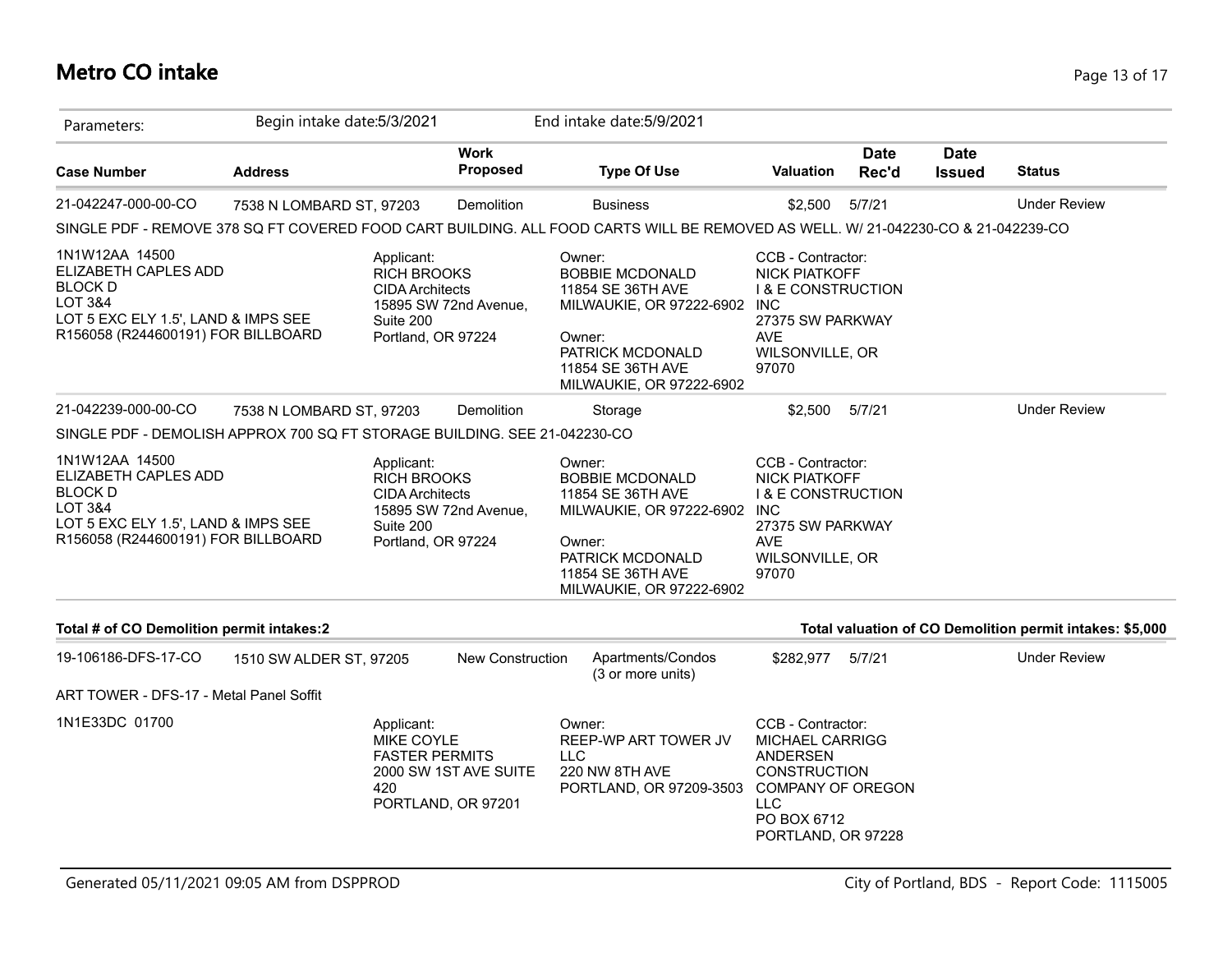# **Metro CO intake** Page 14 of 17

| Parameters:                                                                                                                                   | Begin intake date: 5/3/2021       |                                                                                 |                                            |       | End intake date: 5/9/2021                                                                                                    |                                                                                                                                                               |                      |                                                                                   |                                                             |
|-----------------------------------------------------------------------------------------------------------------------------------------------|-----------------------------------|---------------------------------------------------------------------------------|--------------------------------------------|-------|------------------------------------------------------------------------------------------------------------------------------|---------------------------------------------------------------------------------------------------------------------------------------------------------------|----------------------|-----------------------------------------------------------------------------------|-------------------------------------------------------------|
| <b>Case Number</b>                                                                                                                            | <b>Address</b>                    |                                                                                 | <b>Work</b><br><b>Proposed</b>             |       | <b>Type Of Use</b>                                                                                                           | <b>Valuation</b>                                                                                                                                              | <b>Date</b><br>Rec'd | <b>Date</b><br><b>Issued</b>                                                      | <b>Status</b>                                               |
| 19-217558-DFS-02-CO                                                                                                                           | 7350 N GREENWICH AVE,<br>97217    |                                                                                 | New Construction                           |       | Apartments/Condos<br>(3 or more units)                                                                                       | \$10,000                                                                                                                                                      | 5/4/21               |                                                                                   | <b>Under Review</b>                                         |
| SINGLE PDF - DFS FOR ROOF TRUSSES                                                                                                             |                                   |                                                                                 |                                            |       |                                                                                                                              |                                                                                                                                                               |                      |                                                                                   |                                                             |
| 1N1E16AA 01100                                                                                                                                |                                   | Applicant:<br><b>RYAN PICKREL</b><br><b>FASTER PERMITS</b>                      | 2000 SW 1ST AVE #420<br>PORTLAND OR 97201  | 5796  | Owner:<br><b>BUSINESS INVESTMENT</b><br><b>GROUP LLC</b><br>8780 SE NORTHERN<br><b>HEIGHTS CT</b><br>HAPPY VALLEY, OR 97086- | CCB - Contractor:<br><b>VLAD RUDNITSKY</b><br><b>STRUCTURE</b><br><b>REDEVELOPMENT LLC</b><br>PO BOX 3026<br>CLACKAMAS, OR 97015                              |                      |                                                                                   |                                                             |
| 18-152303-DFS-17-CO                                                                                                                           | 140 SW COLUMBIA ST, 97201         |                                                                                 | <b>New Construction</b>                    |       | Apartments/Condos<br>(3 or more units)                                                                                       | \$500,000                                                                                                                                                     | 5/6/21               | 5/7/21                                                                            | Issued                                                      |
| 140 COLUMBIA - DFS 17 - Fire and Life Safety Summary binder                                                                                   |                                   |                                                                                 |                                            |       |                                                                                                                              |                                                                                                                                                               |                      |                                                                                   |                                                             |
| 1S1E03BD 03000<br><b>PORTLAND</b><br><b>BLOCK 128 TL 3000</b>                                                                                 |                                   | Applicant:<br><b>Thomas Green</b><br>6712 N Cutter Circle<br>Portland, OR 97217 | Andersen Construction                      | 100   | Owner:<br>AM/DRI COLUMBIA LLC<br>3012 FAIRMOUNT ST STE<br>DALLAS, TX 75201                                                   | CCB - Contractor:<br><b>MICHAEL CARRIGG</b><br><b>ANDERSEN</b><br><b>CONSTRUCTION</b><br>COMPANY OF OREGON<br><b>LLC</b><br>PO BOX 6712<br>PORTLAND, OR 97228 |                      | Permit Info:<br>Occupancy Group 1: R-<br>Construction Type 1: I-A<br>Type 1): I-A | 2 Residential Multi-family<br>Construction Type 2 (formerly |
| 18-114385-DFS-03-CO                                                                                                                           | 7373 N PHILADELPHIA AVE,<br>97203 |                                                                                 | <b>New Construction</b>                    |       | Apartments/Condos<br>(3 or more units)                                                                                       | \$12,000                                                                                                                                                      | 5/5/21               |                                                                                   | <b>Under Review</b>                                         |
| SINGLE PDF - DFS FOR ATTACHMENT OF EXTERIOR CLADDING                                                                                          |                                   |                                                                                 |                                            |       |                                                                                                                              |                                                                                                                                                               |                      |                                                                                   |                                                             |
| 1N1W12BA 06600<br>JAMES JOHNS ADD<br>BLOCK 39<br>SELY 1/2 OF LOT 4 EXC PT IN ALLEY<br>SELY 1/2 OF NWLY 1/2 OF LOT 4 EXC PT IN<br><b>ALLEY</b> |                                   | Applicant:<br>MIKE COYLE<br><b>FASTER PERMITS</b><br>420                        | 2000 SW 1ST AVE, STE<br>PORTLAND, OR 97201 | #1180 | Owner:<br>ST JOHN-3 LLC<br>10260 SW GREENBURG RD<br>PORTLAND, OR 97223-5521                                                  | CCB - Contractor:<br>R & H CONSTRUCTION<br><sub>CO</sub><br>2019 NW WILSON ST<br>PORTLAND, OR 97209                                                           |                      |                                                                                   |                                                             |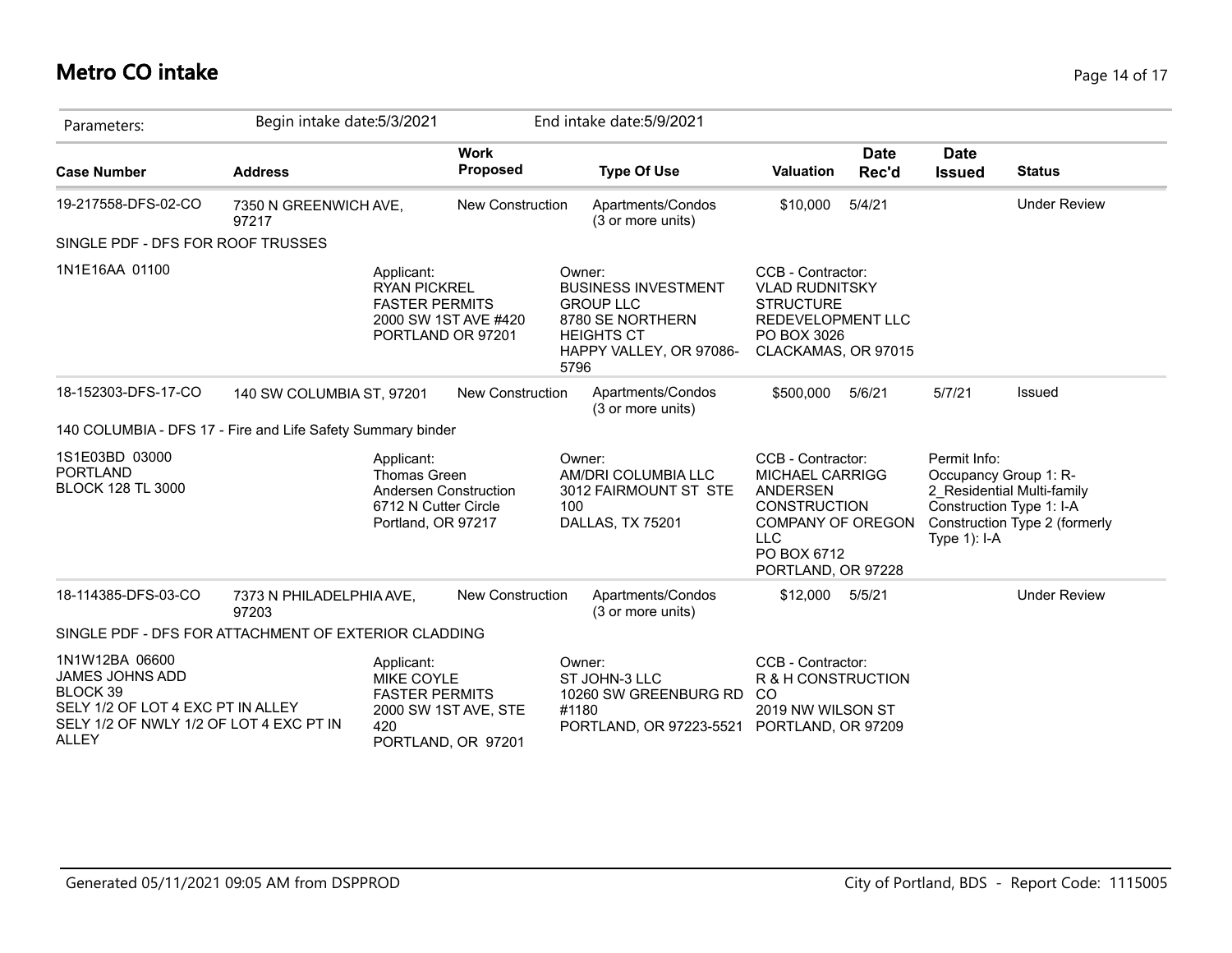## **Metro CO intake** Page 15 of 17

| Parameters:         | Begin intake date: 5/3/2021                                                |                                             | End intake date: 5/9/2021                                                                   |                                                                                                                                                                      |               |                              |                     |
|---------------------|----------------------------------------------------------------------------|---------------------------------------------|---------------------------------------------------------------------------------------------|----------------------------------------------------------------------------------------------------------------------------------------------------------------------|---------------|------------------------------|---------------------|
| <b>Case Number</b>  | <b>Address</b>                                                             | <b>Work</b><br><b>Proposed</b>              | <b>Type Of Use</b>                                                                          | <b>Valuation</b>                                                                                                                                                     | Date<br>Rec'd | <b>Date</b><br><b>Issued</b> | <b>Status</b>       |
| 19-106186-DFS-16-CO | 1510 SW ALDER ST, 97205                                                    | <b>New Construction</b>                     | Apartments/Condos<br>(3 or more units)                                                      | \$10,000                                                                                                                                                             | 5/5/21        |                              | <b>Under Review</b> |
|                     | ART TOWER - DFS-16 - HVAC Seismic attachments                              |                                             |                                                                                             |                                                                                                                                                                      |               |                              |                     |
| 1N1E33DC 01700      | Applicant:<br>MIKE COYLE<br><b>FASTER PERMITS</b><br>420                   | 2000 SW 1ST AVE SUITE<br>PORTLAND, OR 97201 | Owner:<br>REEP-WP ART TOWER JV<br><b>LLC</b><br>220 NW 8TH AVE<br>PORTLAND, OR 97209-3503   | CCB - Contractor:<br><b>MICHAEL CARRIGG</b><br><b>ANDERSEN</b><br><b>CONSTRUCTION</b><br><b>COMPANY OF OREGON</b><br><b>LLC</b><br>PO BOX 6712<br>PORTLAND, OR 97228 |               |                              |                     |
| 19-225419-REV-03-CO | 1545 NE 41ST AVE, 97232                                                    | New Construction                            | Apartments/Condos<br>(3 or more units)                                                      | \$0                                                                                                                                                                  | 5/6/21        |                              | <b>Under Review</b> |
|                     | SINGLE PDF - REVISION TO REMOVE TWO WINDOWS AND ADJUST ROOF ACCESS LADDER. |                                             |                                                                                             |                                                                                                                                                                      |               |                              |                     |
| 1N1E25DD 11200      | Applicant:<br><b>BRADLEE HERSEY</b><br><b>FASTER PERMITS</b><br>420        | 2000 SW 1ST AVE SUITE<br>PORTLAND OR 97201  | Owner:<br>41CENTRAL LLC<br>4900 SW GRIFFITH DR #124 CONSTRUCTION LLC<br>BEAVERTON, OR 97005 | CCB - Contractor:<br><b>SINCLAIR</b><br>470 2ND STREET SUITE<br>A<br>LAKE OSWEGO, OR<br>97034                                                                        |               |                              |                     |
| 20-176138-DFS-01-CO | 1280 SE NEHALEM ST, 97202                                                  | <b>New Construction</b>                     | Apartments/Condos<br>(3 or more units)                                                      | \$10,000                                                                                                                                                             | 5/7/21        |                              | <b>Under Review</b> |
|                     | SINGLE PDF - DFS FOR WOOD FLOOR I-JOISTS                                   |                                             |                                                                                             |                                                                                                                                                                      |               |                              |                     |
| 1S1E23CA 09800      | Applicant:<br><b>DAN WILLIAMS</b><br><b>FASTER PERMITS</b><br>420          | 2000 SW 1ST AVE SUITE<br>PORTLAND OR 97201  | Owner:<br><b>NEHALEM 13 LLC</b><br>3300 NW YEON AVE #100<br>PORTLAND, OR 97210              | CCB - Contractor:<br><b>VWR DEVELOPMENT</b><br><b>LLC</b><br>3330 NW YEON AVENUE<br>100<br>PORTLAND, OR 97210                                                        |               |                              |                     |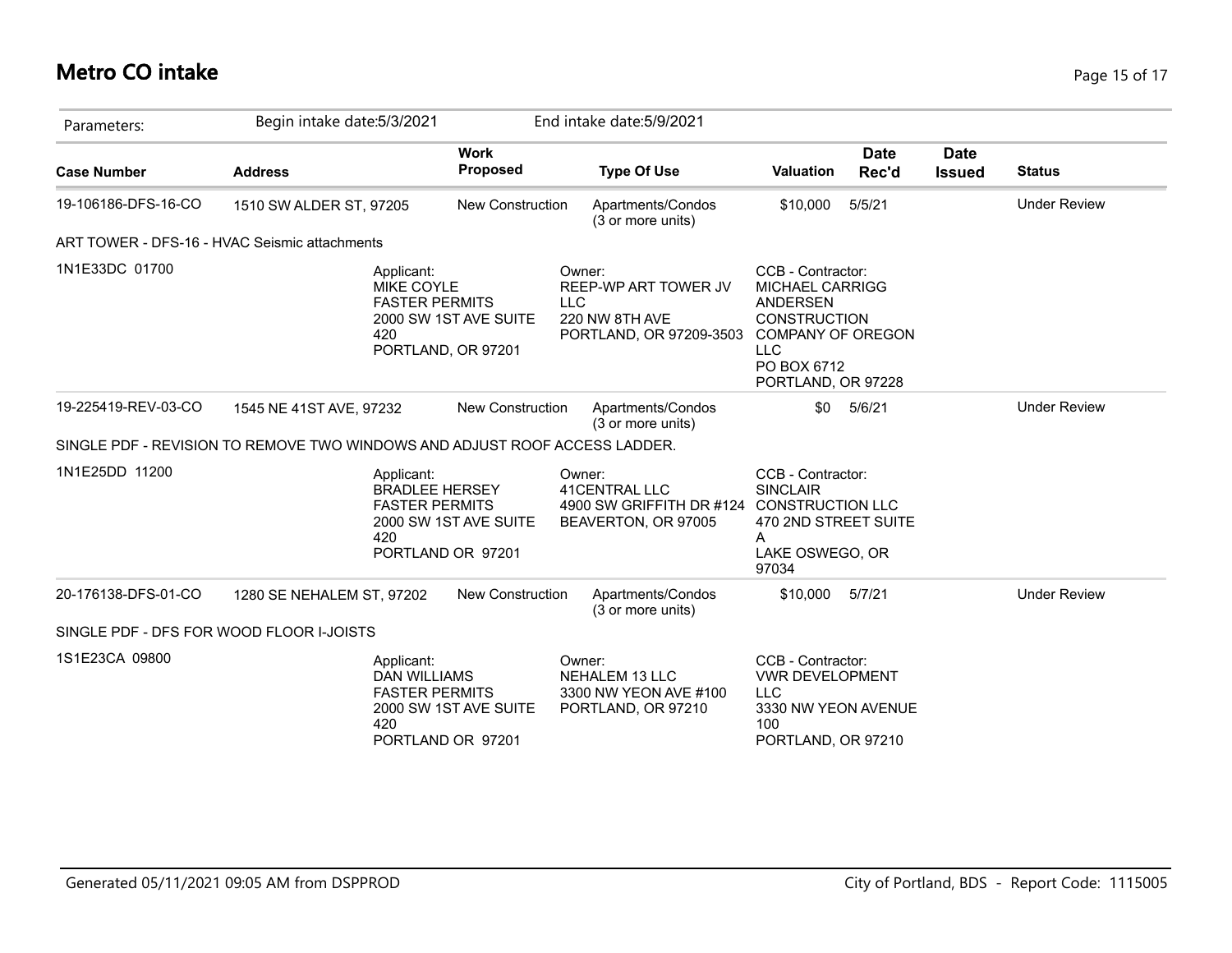#### **Metro CO intake** Page 16 of 17

| Parameters:                                             | Begin intake date: 5/3/2021                                                                                                                                                                                                                                 |                                              | End intake date: 5/9/2021                                                                                                    |                                                                                                                                  |                      |                              |                     |
|---------------------------------------------------------|-------------------------------------------------------------------------------------------------------------------------------------------------------------------------------------------------------------------------------------------------------------|----------------------------------------------|------------------------------------------------------------------------------------------------------------------------------|----------------------------------------------------------------------------------------------------------------------------------|----------------------|------------------------------|---------------------|
| <b>Case Number</b>                                      | <b>Address</b>                                                                                                                                                                                                                                              | <b>Work</b><br><b>Proposed</b>               | <b>Type Of Use</b>                                                                                                           | <b>Valuation</b>                                                                                                                 | <b>Date</b><br>Rec'd | <b>Date</b><br><b>Issued</b> | <b>Status</b>       |
| 20-144378-DFS-03-CO                                     | 3440 SE 54TH AVE, 97206                                                                                                                                                                                                                                     | New Construction                             | Apartments/Condos<br>(3 or more units)                                                                                       | \$3,500                                                                                                                          | 5/5/21               | 5/6/21                       | Issued              |
|                                                         | FINDLEY COMMONS -DFS-03 - Exterior Stair Treads                                                                                                                                                                                                             |                                              |                                                                                                                              |                                                                                                                                  |                      |                              |                     |
| 1S2E07AC 05300                                          | Applicant:<br><b>JAMES KOH</b><br><b>BEAUDIN</b><br><b>CONSTRUCTION</b><br>PO BOX 80514                                                                                                                                                                     | PORTLAND, OR 97280                           | Owner:<br>ST MARK'S EVANGELICAL<br>LUTHERAN CHURCH<br>5415 SE POWELL BLVD<br>PORTLAND, OR 97206-2953                         | CCB - Contractor:<br>CONSTRUCTIVE INC<br>PO BOX 80514<br>PORTLAND, OR 97280                                                      |                      |                              |                     |
| 19-266950-DFS-06-CO                                     | 2871 SE DIVISION ST, 97202                                                                                                                                                                                                                                  | <b>New Construction</b>                      | Apartments/Condos<br>(3 or more units)                                                                                       | \$10,000                                                                                                                         | 5/3/21               |                              | <b>Under Review</b> |
|                                                         | 28 DIVISION - DFS-06 - Storefront Windows & Attachments                                                                                                                                                                                                     |                                              |                                                                                                                              |                                                                                                                                  |                      |                              |                     |
| 1S1E01CC 04500                                          | Applicant:<br><b>DAN WILLIAMS</b><br><b>FASTER PERMITS</b><br>420                                                                                                                                                                                           | 2000 SW 1ST AVE SUITE<br>PORTLAND OR 97201   | Owner:<br>DIVISION 28 LLC<br>PO BOX 492268<br>LOS ANGELES, CA 90049-<br>8268                                                 | CCB - Contractor:<br><b>TRUEBECK</b><br><b>CONSTRUCTION INC</b><br>951 MARINERS ISLAND<br><b>BLVD 700</b><br>SAN MATEO, CA 94404 |                      |                              |                     |
| 18-270860-DFS-07-CO                                     | 4001 SW CANYON RD, 97221                                                                                                                                                                                                                                    | New Construction                             | Factory/Industrial                                                                                                           | \$30,000                                                                                                                         | 5/4/21               | 5/4/21                       | Issued              |
|                                                         | OREGON ZOO - CAFE - DFS-07 - Suspended ceiling bracing                                                                                                                                                                                                      |                                              |                                                                                                                              |                                                                                                                                  |                      |                              |                     |
| 1S1E05 01400<br>SECTION 05 1S 1E<br>TL 1400 60.69 ACRES | Applicant:<br>LEWIS BUILDS<br>550 SW 12TH AVE                                                                                                                                                                                                               | <b>GRANT WENTWORTH</b><br>PORTLAND, OR 97205 | Owner:<br><b>METRO - LEASED</b><br><b>MULTIPLE TENANTS</b><br>600 NE GRAND AVE<br>PORTLAND, OR 97232-2736 PORTLAND, OR 97205 | CCB - Contractor:<br><b>LEASE CRUTCHER</b><br><b>LEWIS LLC</b><br>550 SW 12TH AVE                                                |                      |                              |                     |
| 18-162599-REV-08-CO                                     | 7200 NE AIRPORT WAY,<br>97218                                                                                                                                                                                                                               | <b>New Construction</b>                      | Storage                                                                                                                      | \$0                                                                                                                              | 5/5/21               |                              | <b>Under Review</b> |
|                                                         | PACR - REV-08 - Revision to DFS-27 - Replace details D and F with revised attachment (reference right side of details) from standard manufacturer support metal with screws to<br>structural angles with bolts to decrease frequency of anchor penetrations |                                              |                                                                                                                              |                                                                                                                                  |                      |                              |                     |
| 1N2E08B 00400                                           | Applicant:<br>MIKE COYLE<br><b>FASTER PERMITS</b><br>SUITE 420                                                                                                                                                                                              | 2000 SW 1ST AVENUE,<br>PORTLAND, OR 97201    | Owner:<br>PORT OF PORTLAND<br>PO BOX 3529<br>PORTLAND, OR 97208-3529                                                         | CCB - Contractor:<br>JE DUNN<br><b>CONSTRUCTION</b><br><b>COMPANY</b><br>1001 LOCUST<br>KANSAS CITY, MO 64106                    |                      |                              |                     |